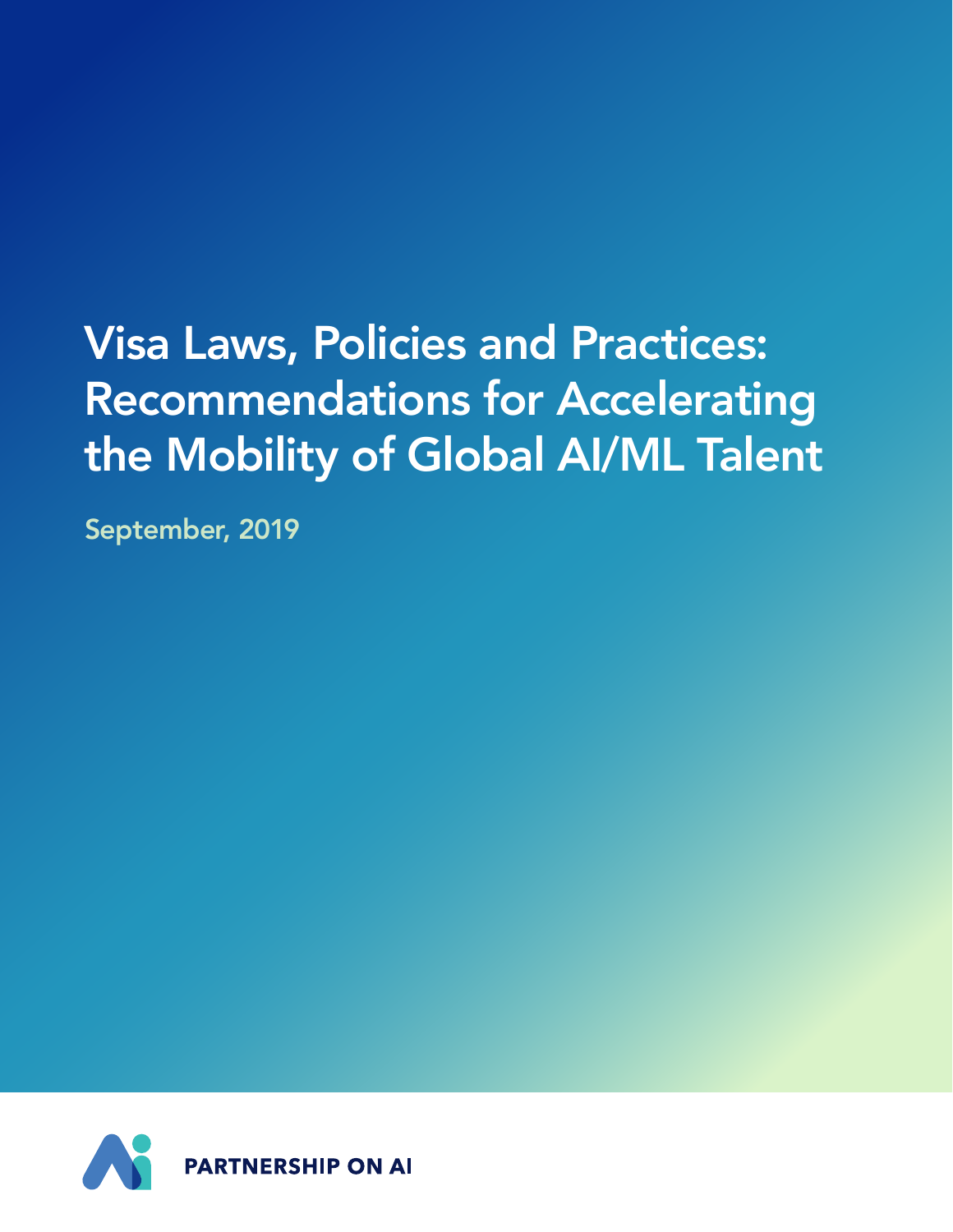# Visa Laws, Policies, and Practices: Recommendations for Accelerating the Mobility of Global AI/ML Talent

## Executive Summary

Immigration laws, policies, and practices are challenging the ability of many communities, including the artificial intelligence and machine learning (AI/ML) community, to incorporate diverse voices in their work. As a global, multi-stakeholder non-profit consisting of over 90 organizations spanning 12 countries and four continents, the Partnership on AI (PAI) is uniquely positioned to address the impacts of visa laws, policies, and practices on the AI/ML community.

[PAI believes](https://www.partnershiponai.org/tenets/) that bringing together experts from countries around the world that represent different cultures, socio-economic experiences, backgrounds, and perspectives is essential for AI/ML to flourish and help create the future we desire. In order to benefit from diverse voices, host conferences of international caliber, and fulfill their talent goals, countries around the world will need to devise laws, policies, and practices that enable people around the world to contribute to these conversations.

Based on input from [PAI Partners](https://www.partnershiponai.org/partners/), other AI/ML practitioners, and PAI's own research, this paper offers recommendations to address these specific challenges. It highlights the importance of conferences and convenings for a variety of disciplines that are making important contributions to AI/ML, and makes recommendations for participants and organizers in order to facilitate government review of visa applications so participants can travel to these events. It also presents recommendations for policy makers to improve the accessibility, evaluation and processing of visas for all types of potential visitors, including students, interns, and accompanying families. Appendices to this paper respond to potential questions, and provide an overview of the global demand for AI talent, as well as additional details on technical or expert visas, residence and work permit laws, policies, and practices.

PAI's recommendations are based on our area of expertise, and have been developed to help advance the mobility of innovative global AI/ML talent from a variety of disciplines. Many countries have already created visa classifications for other specialized occupations, including medical professionals, professional athletes, entertainers, religious workers, and entrepreneurs. At the same time, PAI acknowledges the complex immigration debates taking place in countries around the world, and the challenges posed by global migration and the quest for basic human rights and dignity. These recommendations are in no way intended to minimize or replace opportunities for those affected by the ongoing immigration discussions and government actions. We hope policymakers can create a path towards permanent residency or citizenship for these groups. In fact, while our recommendations target our field of expertise, we hope this document can serve as a useful resource for the broader community, in support of balancing government public safety responsibilities with the benefits of immigration, freedom of movement, and collaboration.

Though this document incorporated suggestions from many of PAI's partner organizations, it should not under any circumstances be read as representing the views of any specific member of the Partnership. Instead, it is an attempt to report the views of the artificial intelligence community as a whole.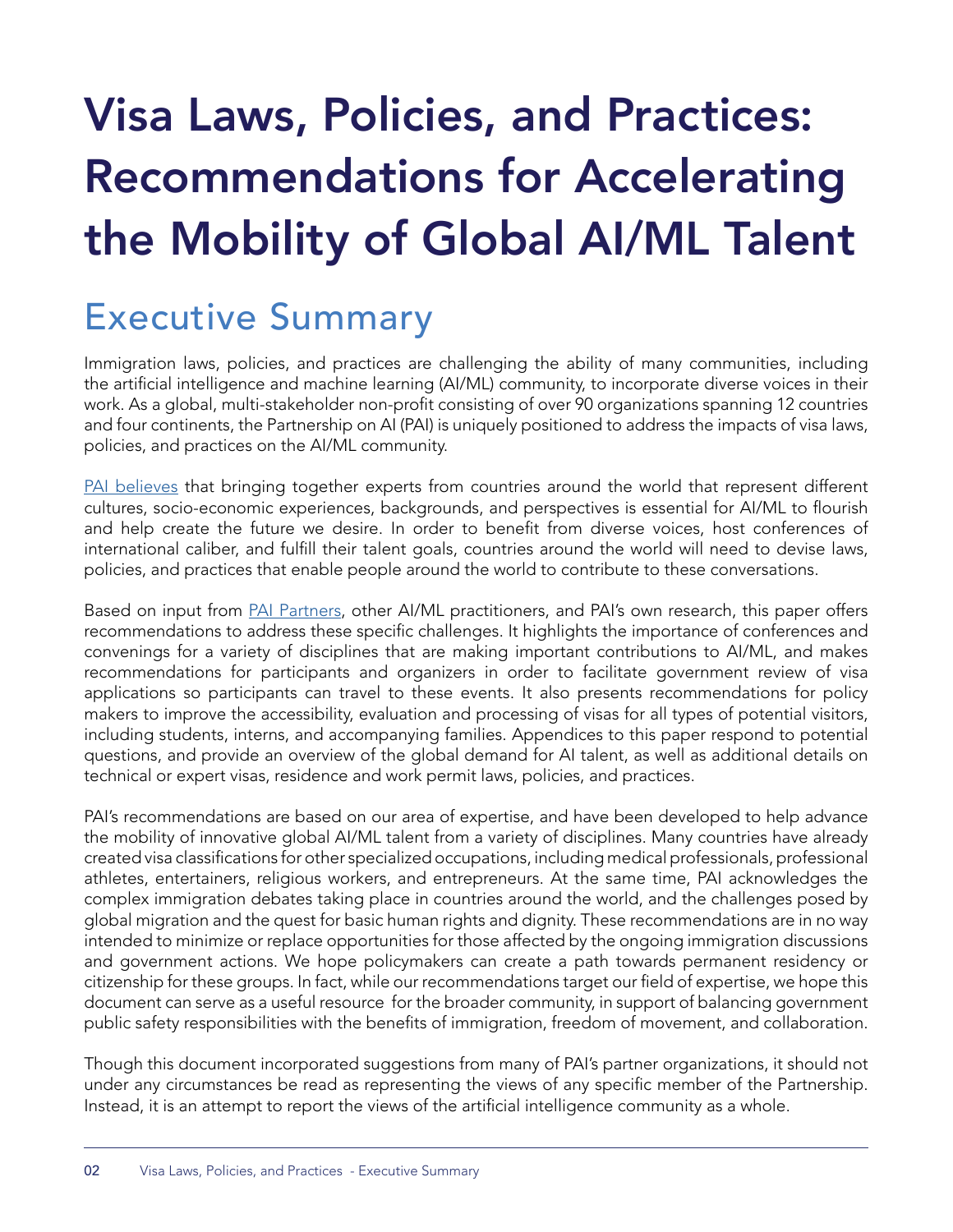### Recommendations:

Based on our investigations, PAI has developed the recommendations below for the global AI/ML community and policymakers around the world. Additional details on each of these recommendations are provided in the full text of the report.

#### I. Recommendations for Global AI/ML Community:

#### 1. Use Plain Language Where Possible

Consular and immigration officials may not be trained or familiar with the language used in the AI/ML community. PAI recommends that visa applicants explain technical terms using as much plain language as possible to describe the purpose of their visit and areas of expertise to facilitate the review of application documents and forms.

#### 2. Share Relevant Information with Host Countries in Advance

Many governments evaluate visa applications on the basis of the applicant's nationality and other factors, rather than the skills they will bring to the convening. Conference organizers will have to take extraordinary steps to facilitate the entry of their invited participants until laws, policies, and practices change in countries around the world. Conference organizers should contact host country government officials far in advance of the conference to share relevant information and facilitate government review of visa applications. Useful information includes a description of the conference, number of invited participants, and copies of invitation letter templates and other necessary paperwork.

#### II. Recommendations for Policymakers:

#### 1. Accelerate Reviews of Visa Applications

Pass and implement laws, policies, and practices that accelerate review and favorably consider applications for visas, permits, and permanent legal status from highly skilled individuals. Visas should not be numerically limited or "capped."

#### 2. Create AI/ML Visa Classifications within Existing Groups

Members of existing intergovernmental groups, such as the Organization for Economic Cooperation and Development (OECD), should create visa classifications that enable AI/ML multidisciplinary experts to meet, convene, study, and work across member countries. Visa classifications for other specialized occupations, such as medical professionals, professional athletes, entertainers, religious workers, and entrepreneurs, already exist. The terms of the visa should be reciprocal across all countries.

#### 3. Publish Accessible Visa Application Information

Visa application rules, processes & timelines should be clear, easily understood and accessible - published in plain language, in the applicants' native languages on websites and in other publicly available locations. These processes should be fair, transparent, and clearly demonstrate that determinations for sponsor visas are based on skills.

#### 4. Establish Just Standards for Evaluating Visa Applications

Eliminate nationality-based barriers in evaluating visa and permanent residence applications from highly skilled individuals. Security-based denials of applications should not be nationality based, but rather should be founded on specific and credible security and public safety threats, evidence of visa fraud, or indications of human trafficking.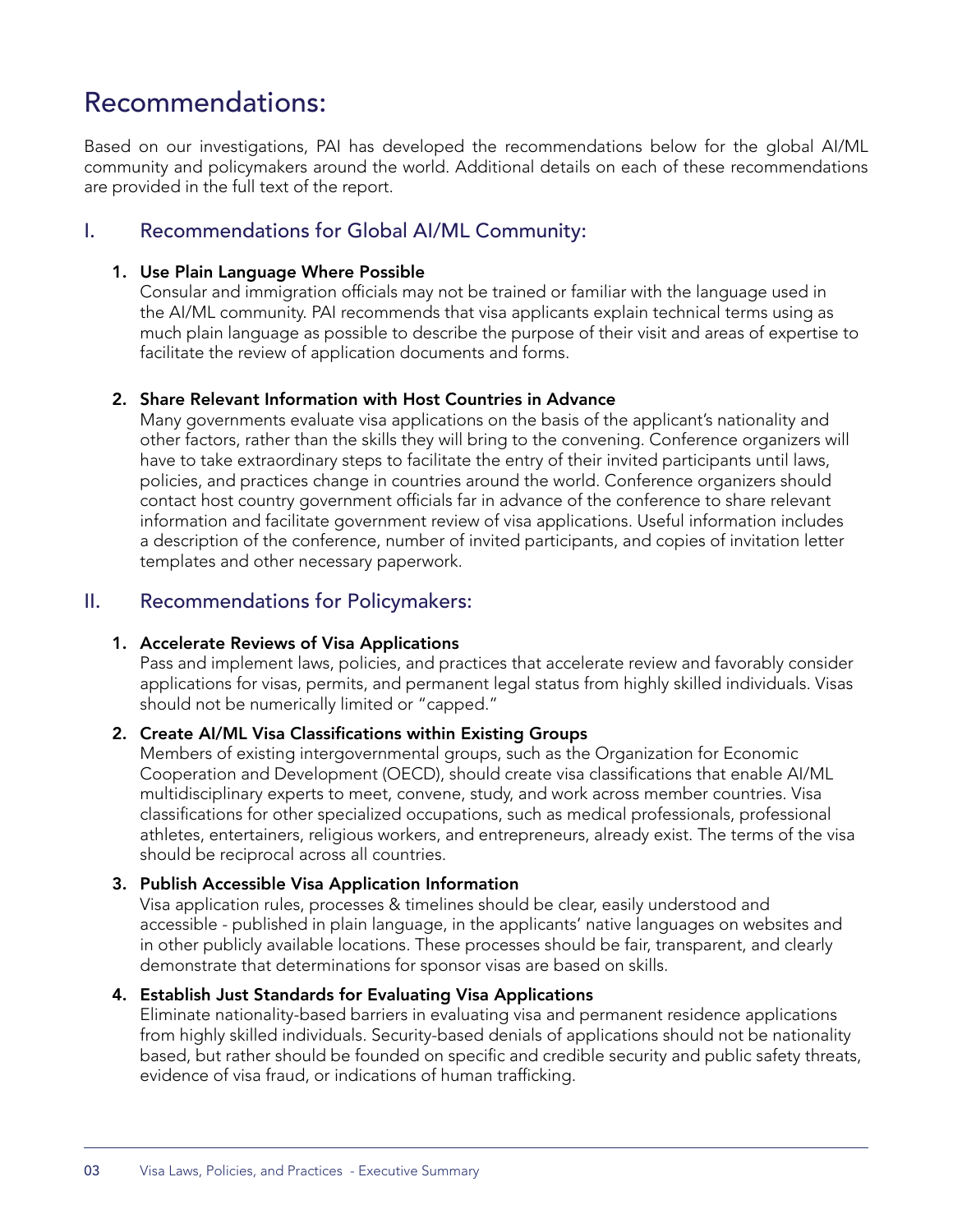#### 5. Train Officials in the Language of Emerging Technologies

Train consular and immigration officials in the language of emerging technologies so they can quickly recognize and adjudicate applications from highly skilled experts.

#### 6. Assist Visa Applicants

Empower select officials to assist applicants in correctly filling out visa paperwork, as well as clarifying and resolving any questions or discrepancies that may otherwise lead to a denial or delay in approval. Beneficiaries would include startups, small- and medium-sized enterprises, smaller colleges and universities, less affluent applicants, and students and interns.

#### 7. Students and Interns are the Future

Pass laws that establish special categories of visas or permits for AI/ML students and interns. These laws should clearly identify a path for graduates to obtain a work permit (as necessary), or to obtain permanent legal status or citizenship.

#### 8. Redefine "Families"

Adopt visa permissions that reflect a comprehensive definition of "family," modeled on the [Finnish Aliens Act](https://enterfinland.fi/eServices/info/familytiespermit) and similar definitions in other European nations. Family visas should not be numerically limited. Legal spouses, partners, and those with family ties should also be permitted to work or study in the host country. Long-term caregivers should be permitted to accompany and remain with the main visa applicant and their family while employed in that capacity.

#### 9. Rely on Effective Policies and Systems to Protect Information

Immigration restrictions do not adequately protect information and intellectual property rights. For example, trade negotiations can strengthen intellectual property laws and establish courts to protect and enforce intellectual property rights owned by rights holders, whereas implementing immigration policies and practices that broadly apply to all applicants from a particular country do not.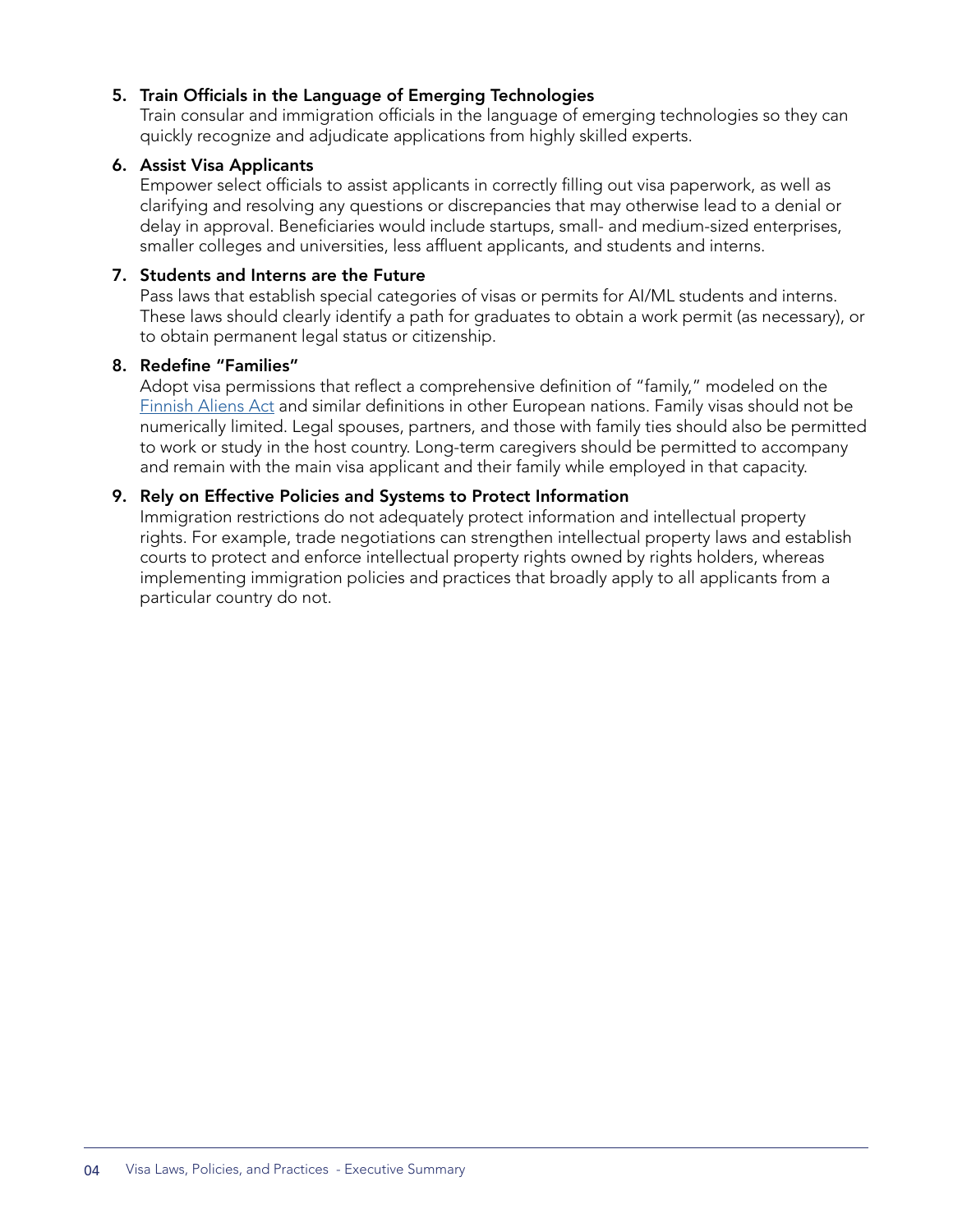# Visa Laws, Policies, and Practices: Recommendations for Accelerating the Mobility of Global AI/ML Talent

## I. Introduction

Governments around the world have recognized the potential for AI/ML technologies to transform societies. Over 20 countries have developed and published national AI strategies that emphasize the importance of attracting and retaining AI talent. (See Appendix A for examples). Similarly, global gatherings of AI/ML researchers and practitioners around the world illustrate the power of collaboration and cross-pollination of ideas. In 2018, for example, over half of the participants at the [World Artificial Intelligence](https://www.shine.cn/biz/tech/1809111911/) [Conference in China](https://www.shine.cn/biz/tech/1809111911/) were from other countries. [Deep Learning Indaba](http://www.deeplearningindaba.com/) convenes researchers from across the African continent, [Artificial Intelligence Week in the Middle East g](https://www.aiia.net/events-aiweek/speakers)athers cross-sector AI experts from the region, and [KHIPU](https://khipu.ai/#widecard) assembles global AI experts in South America. Scientists, technologists and ethicists around the world are also working towards creating an AI future that reflects society's values.1 In Asia, [Beneficial AI Japan](http://bai-japan.org/) brings together global thought leaders to discuss how to make AI beneficial for people and society, and [Europe's High Level Expert Group on Artificial Intelligence](https://ec.europa.eu/digital-single-market/en/high-level-expert-group-artificial-intelligence) has published Ethical [Guidelines for Trustworthy AI](https://ec.europa.eu/digital-single-market/en/news/ethics-guidelines-trustworthy-ai) as well as [Policy and Investment Recommendations for Trustworthy AI.](https://ec.europa.eu/digital-single-market/en/news/policy-and-investment-recommendations-trustworthy-artificial-intelligence)

At the same time, visa laws, policies, and practices are challenging the ability of many communities, including the artificial intelligence and machine learning (AI/ML) community, to incorporate diverse voices in their work. The many disciplines involved in the development and operations of AI/ML systems include not only in technical fields such as mathematics, statistics, computer science, data science, neuroscience, and biology, but also social sciences such as economics, sociology, philosophy, ethics, linguistics, and communications, as well as "experiential expertise" offered by those working in labor and workers' rights.<sup>2</sup> This paper posits that multi-disciplinary AI/ML experts must be able to travel, attend conferences and meetings, study, and work together to develop the technological advancements and socio-technical analyses of AI/ML technologies that have the power to transform societies.

PAI is a global nonprofit organization committed to the creation and dissemination of best practices in artificial intelligence through the diversity of its [Partners.](https://www.partnershiponai.org/partners/) Fostering, cultivating, and preserving a culture of diversity and belonging in our work and in the people and organizations who contribute to our work is essential to our mission, and embedded in our [Tenets.](https://www.partnershiponai.org/tenets/) These include: committing to open research and dialogue on the ethical, social, economic, and legal implications of AI, ensuring that AI technologies benefit and empower as many people as possible, and striving to create a culture of cooperation, trust, and openness among AI scientists and engineers to help better achieve these goals.

<sup>1</sup> For example, see: Dand, M. ["100 Brilliant Women in AI Ethics You Should Follow in 2019 and Beyond](https://lighthouse3.com/our-blog/100-brilliant-women-in-ai-ethics-you-should-follow-in-2019-and-beyond/)" Lighthouse 3. Accessed August, 2019.

<sup>2</sup> See discussion of "experiential expertise" in: Young, M., Magassa, L., & Friedman, B. (2019). Toward inclusive tech policy design: a [method for underrepresented voices to strengthen tech policy documents](https://techpolicylab.uw.edu/wp-content/uploads/2019/03/TowardInclusiveTechPolicyDesign.pdf). Ethics and Information Technology, 21(2), 89-103.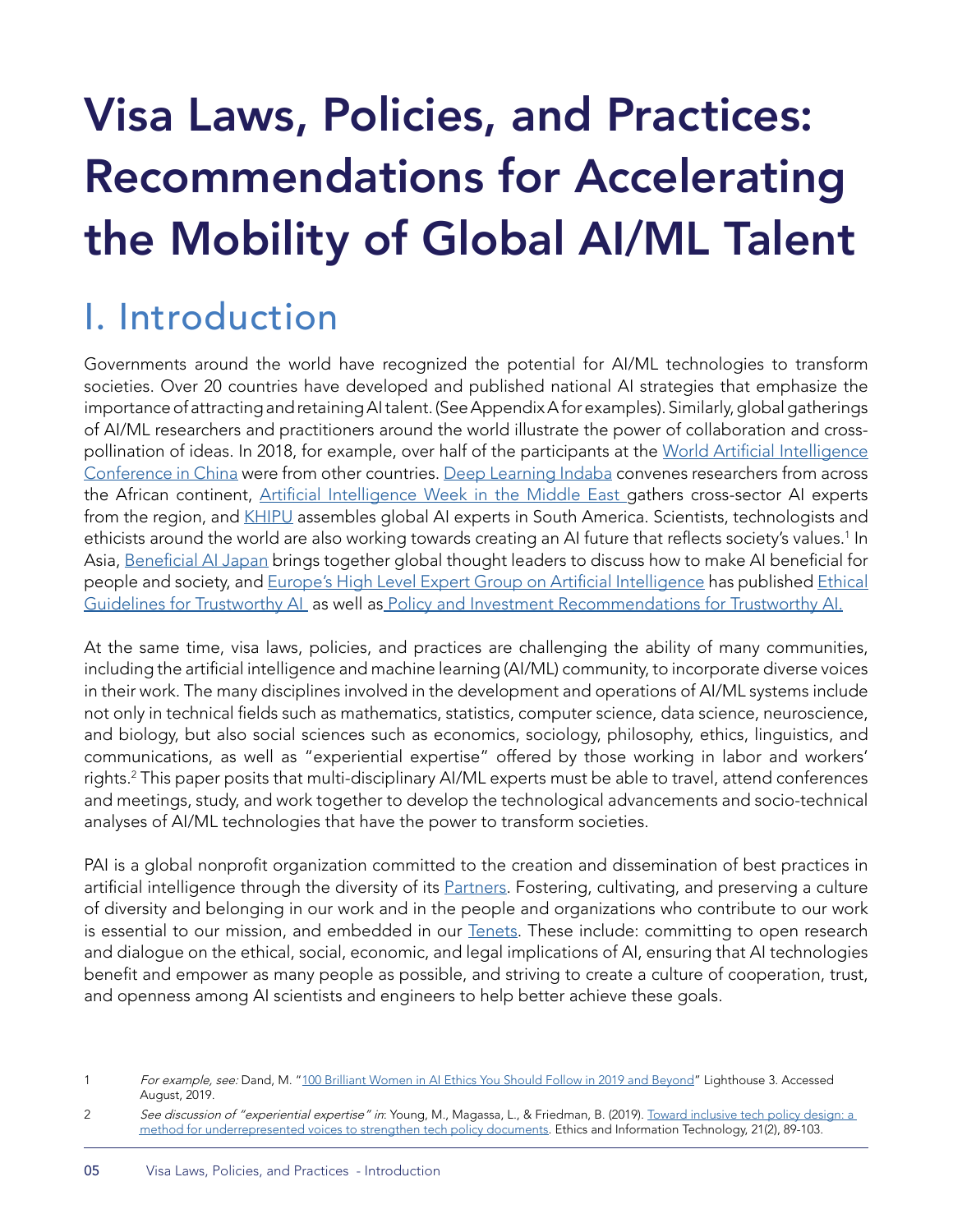By gathering the leading companies, organizations, and people differently affected by artificial intelligence, PAI establishes a common ground between entities which otherwise may not have cause to work together – and in so doing – serves as a uniting force for good in the AI ecosystem. We understand that diversity promotes the inclusion of different perspectives and ideas, mitigates against groupthink, and ensures that organizations have the opportunity to benefit from all available talent. Today, PAI convenes more than 90 partner organizations in 12 countries, spanning four continents, to realize the promise of artificial intelligence – and to mitigate potential harms caused by its development and deployment. Our diverse Partners empower PAI to develop best practices in AI/ML technologies and actualize their potential to benefit people and society.

PAI and our global Partners are uniquely qualified to describe the impacts of immigration laws, policies, and practices on the AI/ML community. The impetus for this document came from many of PAI's Partners and other AI/ML practitioners, who have shared how certain visa laws, policies, and practices negatively affect their organizations' abilities to incorporate global representatives and perspectives in their work. 3 PAI built upon this foundation to examine visa laws, policies, and practices from countries around the world, and develop the policy recommendations outlined below to help countries and organizations attract, retain, and benefit from global AI/ML talent.

This paper begins by highlighting the importance of conferences and convenings for a variety of disciplines, and making recommendations for participants and organizers to facilitate government review of visa applications. We also present recommendations developed for governments to improve the accessibility, evaluation, and processing of visas for all types of potential visitors, including students, interns and accompanying families. Appendices to this document espond to potential questions, and provide an overview of the global demand for AI talent, as well as additional reference information on technical visa, residence and work permit laws, policies and practices.

Though this document incorporated suggestions from many of PAI's partner organizations, it should not under any circumstances be read as representing the views of any specific member of the Partnership. Instead, it is an attempt to report the views of the artificial intelligence community as a whole.

Our recommendations are based on our area of expertise, and have been developed to help advance the mobility of innovative global AI/ML talent. At the same time, we acknowledge the complex immigration debates taking place in countries around the world, and the challenges posed by global migration and the quest for basic human rights and dignity. These recommendations are in no way intended to minimize or replace opportunities for those affected by the ongoing immigration discussions and government actions. We hope policymakers can create a path towards permanent residency or citizenship for these individuals and families. In fact, while our recommendations target our field of expertise, we hope this document can serve as a useful resource for the broader community, in support of balancing government public safety responsibilities with the benefits of immigration, freedom of movement, and collaboration.

<sup>3</sup> For example, see February, 2019 opinion piece in Wired Magazine by Oren Etzioni, CEO of PAI Partner organization, Allen Institute for Artificial Intelligence and professor in the Allen School of Computer Science at the University of Washington. Etzioni, O. (2019, February) [What Trumps executive order on AI is missing.](https://www.wired.com/story/what-trumps-executive-order-on-ai-is-missing/) Wired. Accessed August, 2019.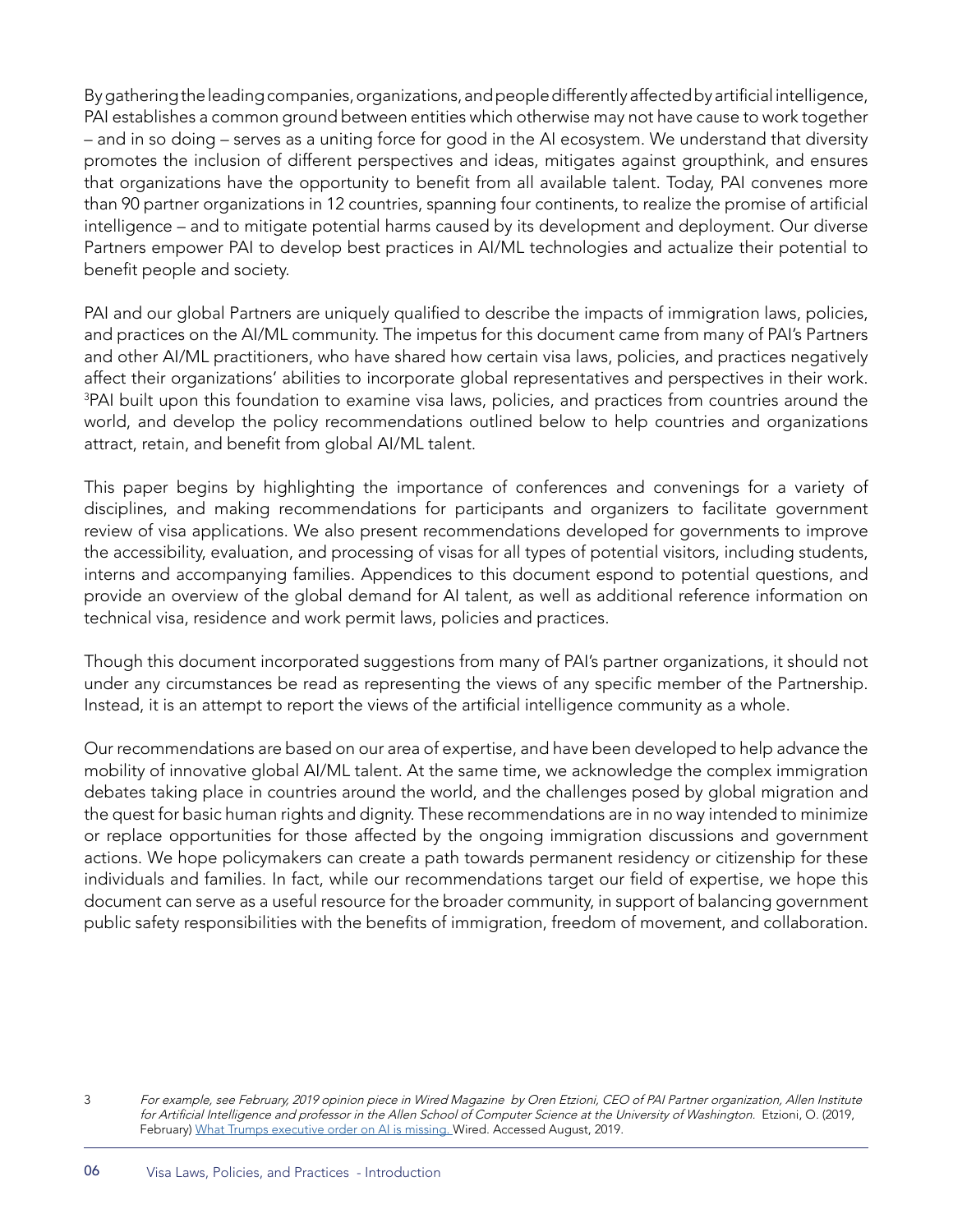## II. The Importance of AI/ML Conferences, Meetings & Convenings

"It is tremendously important to have international scholars be able to meet in person to discuss issues in technology ethics, especially in AI, which is transforming the world so rapidly. Visas have supported these meetings."

Dr. Brian Green, Markkula Center for Applied Ethics, Santa Clara University, PAI Partner Organization

Academic and industry conferences are essential to advancing research and the state of the art in any field, including in AI and ML. In 2019 and beyond, AI/ML and conferences for multidisciplinary AI/ML experts are being held around the world, including in Austria, Canada, China, the Czech Republic, Finland, France, Germany, Hungary, India, Israel, Italy, Japan, Kenya, Mexico, the Netherlands, Portugal, Peru, Singapore, South Africa, South Korea, the United Kingdom, the United States, and Uruguay. Often, visas are required for foreign guests to attend these conferences. Experts and other highly skilled individuals must receive their visas promptly in order to be able to contribute their diverse voices to the important international conversations, both organized and informal, that occur at these events.

Openness of information and the free-flow and exchange of ideas are fundamental tenets of academic exchange and intellectual progress. While conference submissions, especially accepted papers and presentations, are made publically available online or in published form, presenting a paper at a conference is a uniquely prestigious and valuable experience for experts.<sup>4</sup> It enhances their professional reputations, enables feedback from other experts, and creates opportunities for future collaboration. Technological solutions, including video systems, which, if they are available, are often unpredictable and unreliable, are substitute for in-person interaction and networking.

Conferences also highlight and promote the work of diverse participants, with an eye towards equity in representation and closing digital divides. A range of working groups and workshops ensure that conference conversations benefit from diverse ethnic, gender, religious, sexual orientation, and ability perspectives.5 It is essential that these voices have a safe and inclusive environment in which to speak and are welcomed into the country where the conferences are taking place.

#### "Multiple members from our organisation, myself included, have not been able to attend conferences in the USA because visa applications take so long."

Mr. Tom Reid, Director of AI, Zarmada, Member of PAI Partner Organization

Recently, attendees of AI/ML-related conferences and meetings have experienced challenges obtaining the visas necessary to participate in these important discussions. For example, many Asian, Eastern European, and African invitees to the Black in AI Workshop at the 2018 NeurIPS Conference in Montreal, Canada were unable to attend due to denied or delayed visa approvals. Invitees from Africa in particular, were delayed or denied at over 50%. The most common reasons government officials offered for denying a visa was that the applicant might not return home after the event, or that they had determined (without

07 Visa Laws, Policies, and Practices - Importance of AI/ML Conferences, Meetings & Convenings

<sup>4</sup> For examples see: [Open Review Process of the International Conference on Learning Representations 2020 Call for Papers](https://iclr.cc/Conferences/2020/CallForPapers) and [Proceedings from the Neural Information Processing Systems 2018 Conference](https://papers.nips.cc/book/advances-in-neural-information-processing-systems-31-2018).

<sup>5</sup> For examples see: [Women in Machine Learning and Data Science](http://wimlds.org/), [Women in AI](https://www.womeninai.co/), [Jews in ML](https://www.cs.bgu.ac.il/~mlt142/JIML), [Queers in AI,](https://queerai.github.io/QueerInAI/QinAIatNeurIPS.html) [Latinx in AI](https://www.latinxinai.org/), [Black in AI](https://blackinai.github.io/) [{Dis}Abilities in AI](https://elesa.github.io/ability_in_AI/),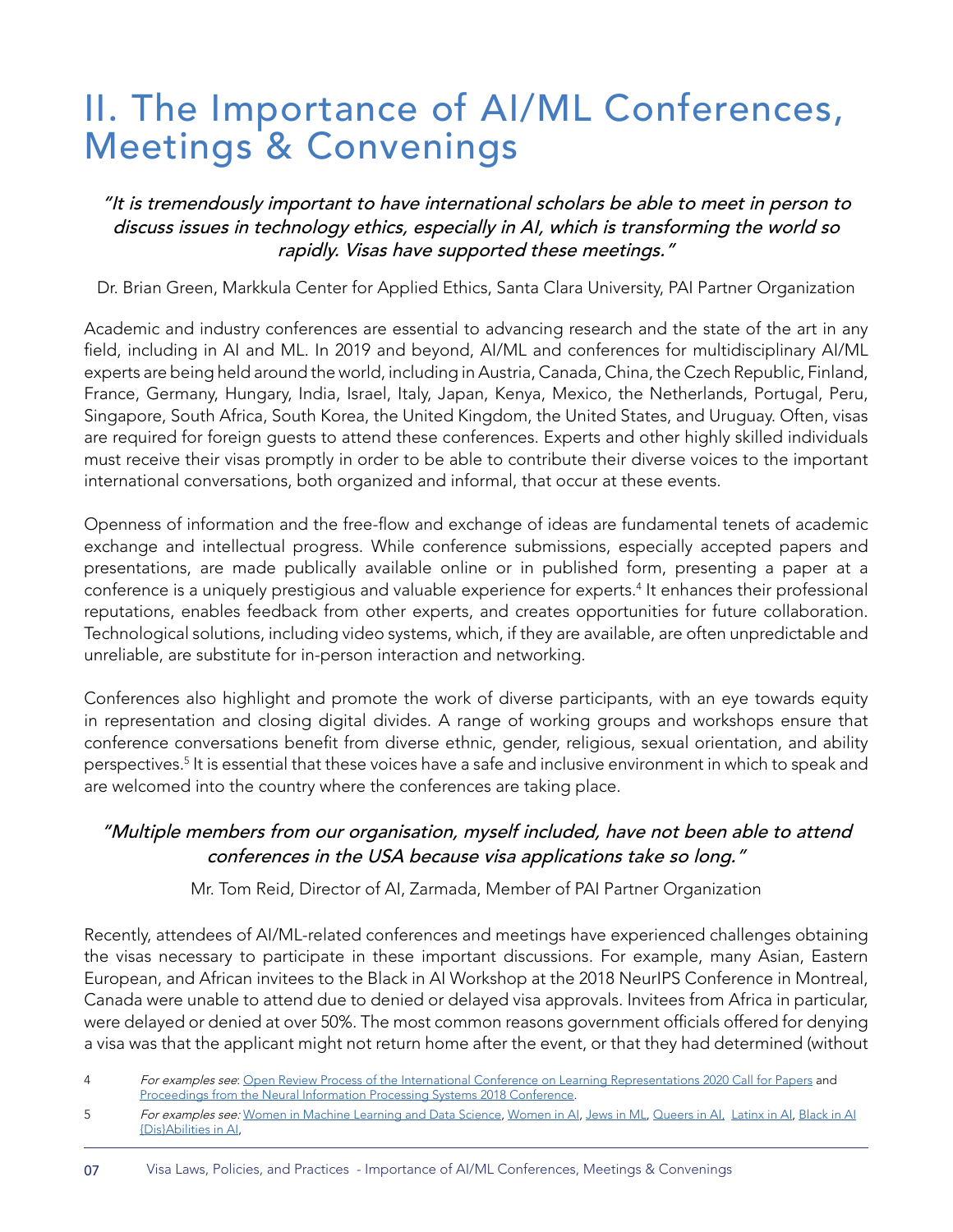checking with the conference organizer/sponsor) that their letters of recommendation were fraudulent.<sup>6</sup> Other conference organizers responded by moving the 2020 International Conference on Learning Representations to Ethiopia so that African researchers could be sure to be able to attend.<sup>7</sup> One Partner expressed concern that researchers from the Middle East may have been declining to participate in U.S. based AI/ML conferences in advance, anticipating the high likelihood of visa denial. In order to advance scientific understanding and create opportunities for global cooperation, multidisciplinary experts from around the world must be able to obtain visas, and in a timely manner, to participate in important global conferences and convenings.

### Recommendations for Conference Organizers and Participants:

#### 1. Use Plain Language Where Possible

Consular and immigration officials may not be trained or familiar with the language used in the AI/ ML community. PAI recommends that visa applicants explain technical terms using as much plain language as possible to describe the purpose of their visit and areas of expertise to facilitate the review of application documents and forms.

#### 2. Share Relevant Information with Host Countries in Advance

Many governments evaluate visa applications on the basis of the applicant's nationality and other factors, rather than the skills they will bring to the convening. Conference organizers will have to take extraordinary steps to facilitate the entry of their invited participants until laws, policies, and practices change in countries around the world. Conference organizers should contact host country government officials far in advance of the conference to share relevant information and facilitate government review of visa applications. Useful information includes a description of the conference, number of invited participants, and copies of invitation letter templates and other necessary paperwork.

6 Hutson, M. (2018, December). [Canada denied visas to dozens of Africans for big artificial intelligence conference](https://www.sciencemag.org/news/2018/12/canada-denied-visas-dozens-africans-big-artificial-intelligence-conference). Science Magazine. Accessed August, 2019.

7 Kazeem, Y. (2018, November). [A global AI conference is moving to Addis Ababa in 2020 after visa difficulties for African scientists](https://qz.com/africa/1474336/african-scientists-difficulty-with-visas-for-global-conferences/) Quartz. Accessed August, 2019. Johnson, K. (2018, November) [Major AI conference is moving to Africa in 2020 due to visa issues.](https://venturebeat.com/2018/11/19/major-ai-conference-is-moving-to-africa-in-2020-due-to-visa-issues/) Venture Beat. Accessed Aug. 2019.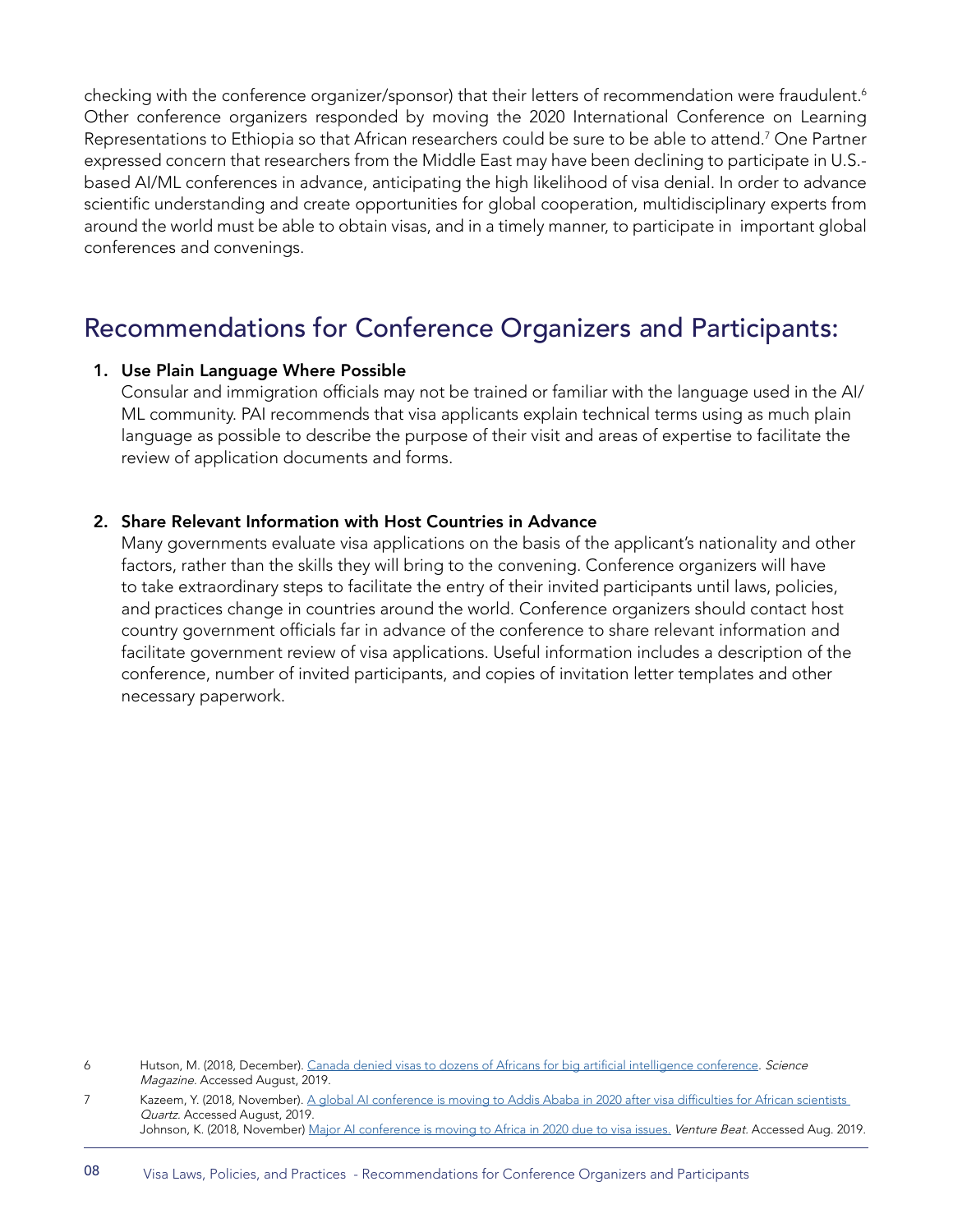## III. PAI Recommendations for Policymakers

PAI and its Partner organizations are committed to incorporating diverse and inclusive voices in the work and conversations we host. Expanding opportunities for global cooperation and representation in AI/ ML development and operations enhances outcomes for populations impacted by technology, enables critical insight that may not otherwise be expressed, and generates safer, more effective, and socially responsible products.

Representatives from countries around the world must be welcomed and included in our work to achieve these goals. Members of the global AI/ML global community need to be able to discuss, live, work, learn, and solve AI/ML's greatest challenges, in order to realize its potential for citizens around the world.

Based on our investigations, PAI has developed the nine policy recommendations below. Additional details on each of these recommendations are provided in the next section of this report.

While developed with a focus on AI/ML technical talent, these recommendations are broadly applicable, and if implemented by governments, can help others navigate complicated and often frustrating visa laws, policies, and practices. Some countries are already taking steps to modernize their systems. We hope that policymakers consider implementing these recommendations and learn from other governments how to improve travel and mobility processes for people around the world.

### Nine PAI Recommendations for Policymakers - Summary

#### 1. Accelerate Reviews of Visa Applications

Pass and implement laws, policies, and practices that accelerate reviews and favorably consider applications for visas, permits, and permanent legal status from highly skilled individuals. Visas should not be numerically limited or "capped." See Appendix C for examples of current technical and expert visas or permits.

#### 2. Create an AI/ML Visa Classification within Existing Groups

Members of existing intergovernmental groups, such as the Organization for Economic Cooperation and Development (OECD), should create visa classifications that enable multidisciplinary AI/ML experts to meet, convene, study, and work across member countries. Visa classifications for other specialized occupations, such as medical professionals, professional athletes, entertainers, religious workers, and entrepreneurs, already exist. The terms of the visa should be reciprocal across all countries.

#### 3. Publish Accessible Visa Application Information

Visa application rules, processes and timelines should be clear, easily understood and accessible - published in plain language, in the applicants' native languages on websites and in other publicly available locations. These processes should be fair, transparent, and clearly demonstrate that determinations for sponsor visas are based on skills.

#### 4. Establish Just Standards for Evaluating Visa Applications

Eliminate nationality-based barriers in evaluating visa and permanent residence applications from highly skilled individuals. Security-based denials of applications should not be nationality based, but rather should be founded on specific and credible security and public safety threats, evidence of visa fraud, or indications of human trafficking.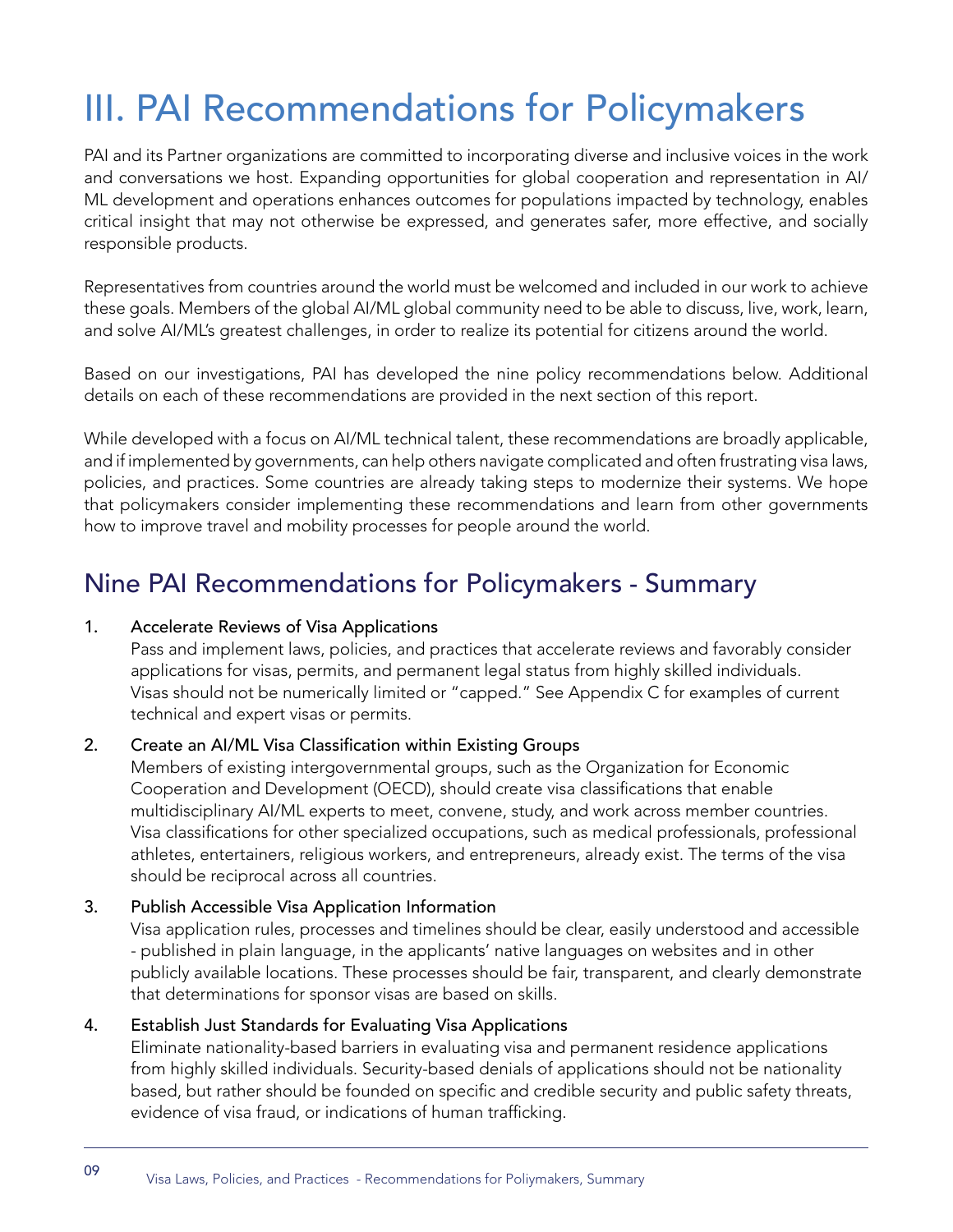#### 5. Train Officials in the Language of Emerging Technologies

Train consular and immigration officials in the language of emerging technologies so they can quickly recognize and adjudicate applications from highly skilled experts.

#### 6. Assist Visa Applicants

Empower select officials to assist applicants in correctly filling out visa paperwork, as well as clarifying and resolving any questions or discrepancies that may otherwise lead to a denial or delay in approval. Beneficiaries would include startups, small- and medium-sized enterprises, smaller colleges and universities, less affluent applicants, and students and interns.

#### 7. Students and Interns are the Future

Pass laws that establish special categories of visas or permits for interns and AI/ML students. These laws should clearly identify a path for graduates to obtain a work permit (as necessary), or to obtain permanent legal status or citizenship.

#### 8. Redefine "Families"

Adopt visa permissions that reflect a comprehensive definition of "family," modeled on the [Finnish Aliens Act](https://enterfinland.fi/eServices/info/familytiespermit) and similar definitions in other European nations. Family visas should not be numerically limited. Legal spouses, partners, and those with family ties should also be permitted to work or study in the host country. Long-term caregivers should be permitted to accompany and remain with the visa applicant and their family while employed in that capacity.

#### 9. Rely on Effective Policies and Systems to Protect Information

Immigration restrictions do not adequately protect information and intellectual property rights. For example, trade negotiations can strengthen intellectual property laws and establish courts to protect and enforce intellectual property rights owned by rights holders, whereas implementing immigration policies and practices that broadly apply to all applicants from a particular country do not.

### Detailed Discussion of PAI Recommendations for Policymakers

#### 1. Accelerate Reviews of Visa Applications

Pass and implement laws, policies, and practices that accelerate the review and favorably consider applications for visas, permits and permanent residency from highly skilled individuals. Visas should not be numerically limited or "capped."

Achievements in AI and ML are coming from all corners of the globe, and from all continents. A skillsbased evaluation of individual applicants is an appropriate way to evaluate their potential to contribute to a country's AI/ML ecosystem. Visa classifications for specialized occupations are not uncommon. Social scientists and policy experts in AI/ML are limited in numbers, and it is for this reason that PAI recommends they be included in these special considerations.

Several countries have created visas to facilitate short- and long-term work opportunities, and these examples can serve as models for countries contemplating new laws and practices. Singapore's Business Visa is known for its accelerated processing time, even for applicants who are from countries identified as Level 1 or Level 2 countries.<sup>8</sup> Applicants from other countries do not need to obtain a visa to enter Singapore for business purposes as long as the visit does not exceed 90 days.<sup>9</sup>

<sup>8</sup> [Visa Information.](https://www.mfa.gov.sg/Overseas-Mission/New-Delhi/Consular-Services/Visa-Information) Singapore Ministry of Foreign Affairs. Accessed August, 2019.

<sup>9</sup> [Visa and Entry Requirements.](https://www.mfa.gov.sg/Overseas-Mission/Washington/Visa-and-Entry-Requirements) Singapore Ministry of Foreign Affairs. Accessed August, 2019.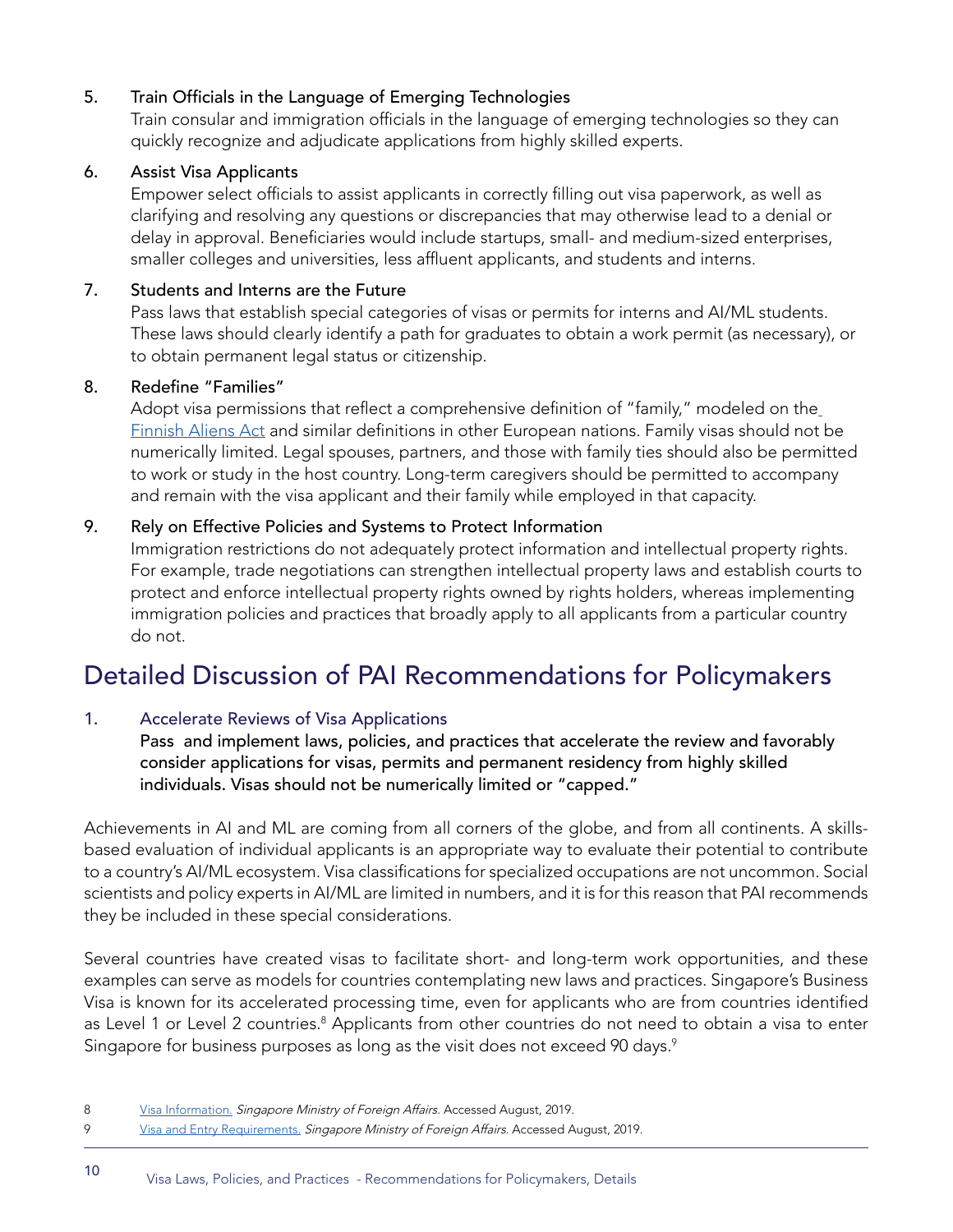Canada's "Express Entry" system, which is a key element of its "Federal Skilled Worker" economic immigration program, offers a model for other countries to implement as they consider applications for permanent legal status from the global AI/ML community.<sup>10</sup> The Express Entry system is used to evaluate potential applicants to determine if they will be invited to apply for permanent legal status. Candidates must first meet the minimum requirements, including skilled work experience, education, and language abilities. After meeting those requirements, the Express Entry program evaluates their application on several selection factors. Those who score highest are more likely to get an invitation to apply for permanent residence.

Japan's visa system was also noted in conversations with PAI Partner organizations as a model system. Visas are not required for travelersa from 68 countries who are visiting for tourism, attending business meetings and conferences, or visiting family members. These visitors can stay from 15 - 90 days (depending on the country) without obtaining a visa.11 A renewable work visa can be issued in approximately five days. Approval of the work visa application is accelerated if a Certificate of Eligibility (COE) is included in the package. The COE is provided by a sponsor in Japan or through the Immigration Bureau, and indicates that the sponsor or government sponsor believes the applicant is going to do just what they say they are planning to do upon arrival in Japan.12 Like Canada, Japan also incorporates a point-based system for highly skilled individuals, defined as academic researchers, those with expertise in natural sciences or the humanities, and managers of a private or public Japanese organization. These individuals can also be fast-tracked for permanent residency.<sup>13</sup>

#### 2. Create AI/ML Visa Classification within Existing Groups

Members of existing intergovernmental groups, such as the Organization for Economic Cooperation and Development (OECD), should create visa classifications that enable AI/ML multidisciplinary experts to meet, convene, study, and work across member countries. Visa classifications for other specialized occupations, such as medical professionals, professional athletes, entertainers, religious workers, and entrepreneurs, already exist. The terms of the visa should be reciprocal across all member countries.

Members of intergovernmental organizations can create visa classifications that enable the free movement of AI/ML multidisciplinary experts and their family members across participating countries. This concept is embedded in existing arrangements among certain countries but can be improved upon. For instance, the United States created a visa for professionals from Canada or Mexico who are working for U.S. or foreign companies on North American Free Trade Agreement (NAFTA) related business.14 Another model for policymakers to consider is the Schengen Agreement and its implementing Convention, which abolished borders and internal controls among signatories. The signatories to the Schengen Agreement have established policies that permit members, as well as citizens from specifically named countries, to visit or conduct business for a limited period of time without obtaining a visa. More than 20 countries have joined the Agreement, creating an unprecedented freedom of movement for people from those countries.<sup>15</sup>

<sup>10</sup> [Eligibility to Apply as a Federal Skilled Worker \(Express Entry\)](https://www.canada.ca/en/immigration-refugees-citizenship/services/immigrate-canada/express-entry/eligibility/ federal-skilled-workers.html). Government of Canada. Accessed August, 2019.

<sup>11</sup> [Exemption of Visa \(Short Term Stay\).](https://www.mofa.go.jp/j_info/visit/visa/short/novisa.html) Ministry of Foreign Affairs of Japan. Accessed August, 2019.

<sup>12</sup> [Entry Procedures, Visa, Certificate of Eligibility.](http://www.immi-moj.go.jp/english/tetuduki/kanri/visa.html) Immigrations Services Agency of Japan. Accessed August, 2019.

<sup>13</sup> [Points-based Preferential Immigration Treatment for Highly Skilled Foreign Professionals.](http://www.immi-moj.go.jp/newimmiact_3/en/index.html) Immigration Bureau of Japan. Accessed August, 2019.

<sup>14</sup> [Visas for Canadian and Mexican NAFTA Professional Workers.](https://travel.state.gov/content/travel/en/us-visas/employment/visas-canadian-mexican-nafta-professional-workers.html) Bureau of Consular Affairs, US Department of State. Accessed August, 2019.

<sup>15</sup> [Schengen Visa Information.](https://www.schengenvisainfo.com/) Schengen Visa Information. Accessed August, 2019.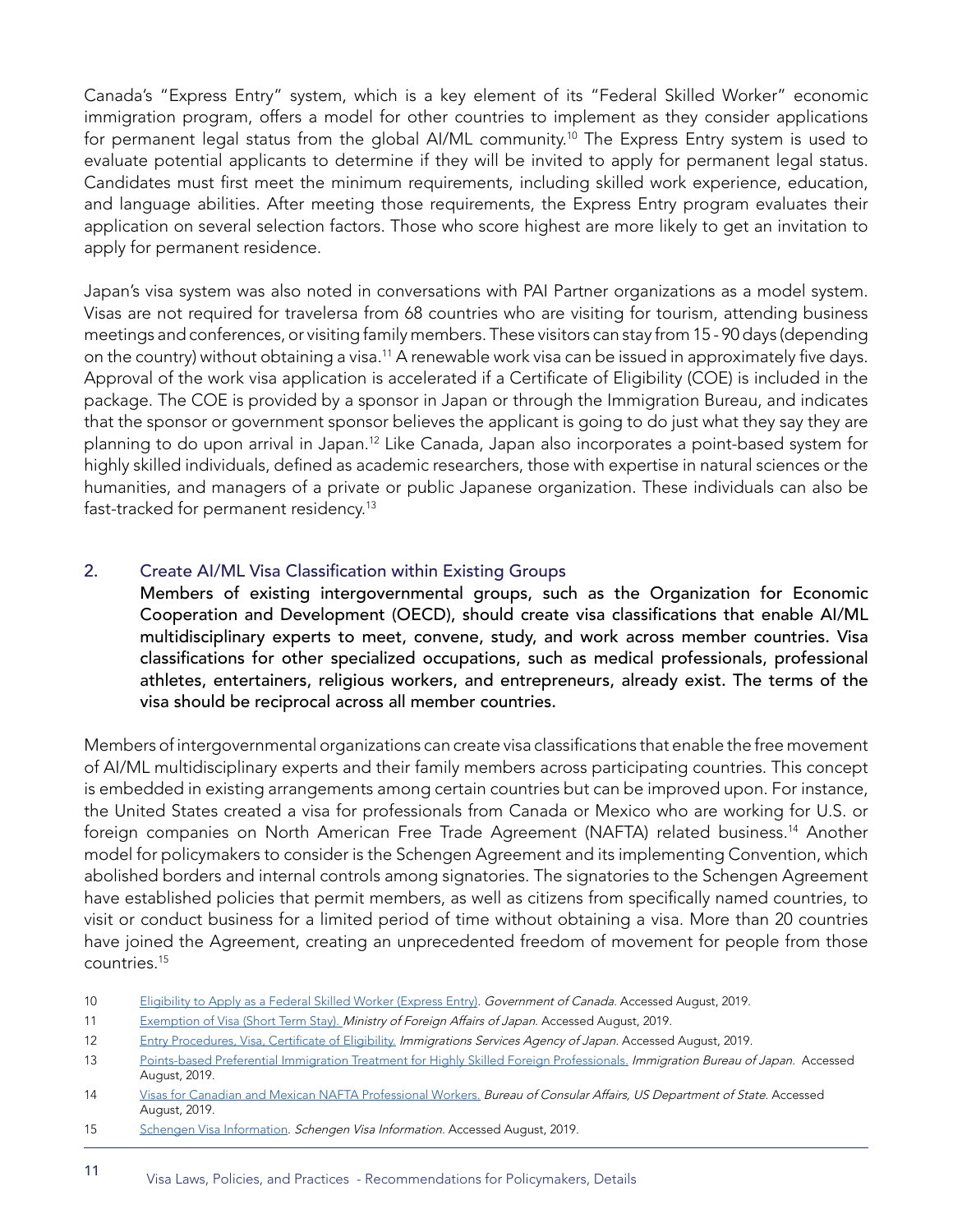The OECD member countries have a unique opportunity to serve as a fruitful testing ground for this approach. In 2019, forty-two countries signed on to AI Principles developed by the OECD, including countries not currently members.16 It is notable that this was the first time governments adopted AI principles. The European Commission and the G-20 also endorsed the OECD AI Principles. Diverse viewpoints expressed by representatives from countries around the world will be necessary to achieve these principles, including what the OECD calls "AI that is innovative and trustworthy and that respects human rights and values."<sup>17</sup>

Policymakers have an important role to play in creating environments where these aspirations can become a reality through the adoption of laws, policies and practices. One of the OECD AI Principles and policy recommendations for governments, "Co-operate across borders and sectors to progress on responsible stewardship of trustworthy AI," indicates a desire for global collaboration.18 But governments cannot achieve trustworthy AI without the support of global academics and researchers, civil society, and industry representatives. And these constituents need to be able to convene, meet, study, and work together to realize the OECD AI Principles.

Becoming a signatory to the AI Principles is not the same as concluding a NAFTA treaty or Schengen Agreement with other countries. Yet, it is a start, and the OECD and its members can learn from and build upon those treaty countries' experiences, including by adopting improved security processes, to create a similar arrangement that enables people and their family members to move freely across OECD member countries.<sup>19</sup>

Creating the visa classifications recommended here is not sufficient to fully realize the inclusion of diverse voices in AI/ML, as the 42 OECD AI Principle signatory countries do not fully represent all globally available talent from multidisciplinary AI/ML experts. Nevertheless, it is an important first step, and can serve as an example for other intergovernmental organizations and alliances.

#### "It was extremely stressful and frustrating.

I have been asked the same kind of information again and again and that has led to a delay in the application process. In addition, I was not able to get information regarding a clarification request that I sent to the embassy on additional documents that I have been asked to provide. It would be better if this kind of events for underrepresented people are organized in other places that are more convenient to get into."

Anonymous, invited to Participate in NeurIPS 2018 and the co-located Black in AI Workshop, responding to a survey about their experiences applying for a visa.

#### 3. Publish Accessible Visa Application Information

Visa application rules, processes and timelines should be clear, easily understood and accessible published in plain language, in the applicants' native languages on websites and in other publicly available locations. These processes should be fair, transparent, and clearly demonstrate that determinations for visas are based on skills.

- 16 [Forty-two countries adopt new OECD Principles on Artificial Intelligence. \(](https://www.oecd.org/going-digital/forty-two-countries-adopt-new-oecd-principles-on-artificial-intelligence.htm)2019, May). Organization for Economic Development. Accessed August, 2019.
- 17 OECD Principles on AL Organization for Economic Development. Accessed August, 2019.
- 18 OECD Principles on Al. Organization for Economic Development. Accessed August, 2019.
- 19 See, for example, NAFTA entry requirements for citizens of Canada and Mexico. Visas for Canadian and Mexican NAFTA [Professional Workers.](https://travel.state.gov/content/travel/en/us-visas/employment/visas-canadian-mexican-nafta-professional-workers.html) Bureau of Consular Affairs, US Department of State. Accessed August, 2019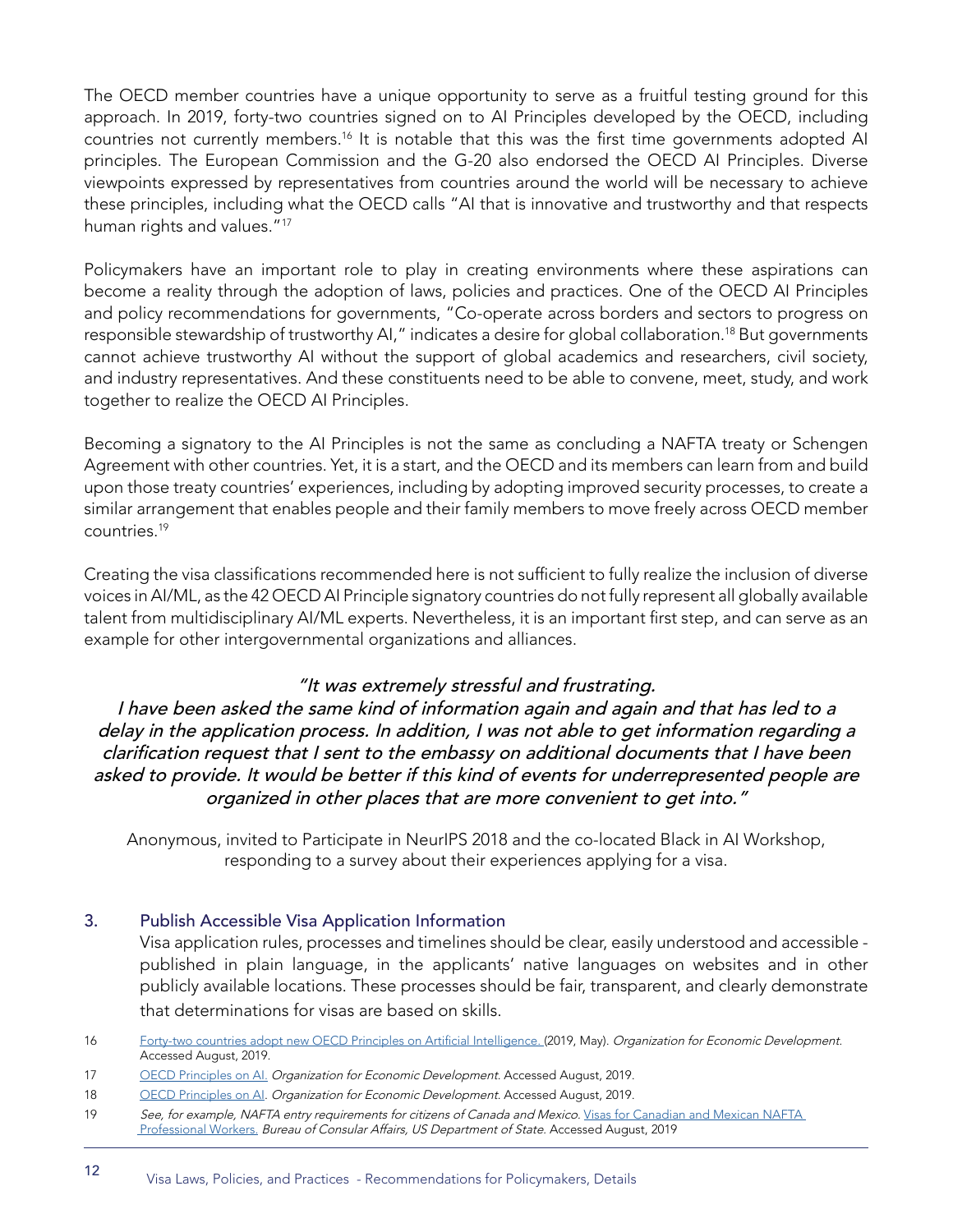Applying for a visa can be stressful and confusing. Websites describing the steps to apply for a visa can be legalistic and perplexing, especially when the page is not translated well. Applicants are often unable to discern how long the application process should or will take to complete. They may not be aware that they have not submitted all necessary paperwork, or that government officials have questions about the paperwork submitted, until it is too late to resolve questions and obtain visas in time to travel to conferences, participate in an internship or training program, begin a university education, or start a job. Improving the clarity and ease of the process will benefit both the applicant and their host country.

#### 4. Establish Just Standards for Evaluating Visa Applications

Eliminate nationality-based barriers in evaluating visa and permanent legal status applications from highly skilled individuals. Security-based denials of applications should not be nationality based, but rather should be founded on specific and credible security and public safety threats, evidence of visa fraud, or indications of human trafficking.<sup>20</sup>

An applicant's nationality is a key factor considered by consular and immigration officials when determining whether to issue a visa. The practice of adjudicating a visa on the basis of nationality is exclusionary and negatively impacts the inclusion of diverse voices and perspectives in the global AI/ML community. Highly skilled individuals can come from any country, and their country of origin should not prejudice their application.

Government officials are faced with tremendous responsibilities when adjudicating visa applications. Some are concerned that individuals from certain countries present a greater risk of overstaying their visas, placing an increased burden on taxpayers to support undocumented individuals. Government officials also protect the security and public safety of their country by preventing people who present security risks from entering the country. They maintain the integrity of the visa system by identifying fraud, and protect people by preventing human trafficking. Decisions based on specific and credible threats, incontrovertible evidence of fraud, and indications of trafficking represent thoughtful, responsible decisions. Laws, policies, and practices that require consular and immigration officials to adjudicate applications from specific countries due to a belief that all applicants from that country are greater risks of these and other unspecified practices constitute a biased approach.

Bias is a familiar and significant concern in the global AI/ML community, especially given the potential for some AI/ML systems to create or reproduce negative or unfair outcomes. Multiple perspectives, as offered by individuals from around the world, provide the varied viewpoints and insights necessary to identify red flags and potential dangers. It is a priority for organizations like the Partnership on AI -- and its many Partner organizations -- to be able to convene diverse groups to create AI/ML systems, tools, and products that recognize these harms and enable the benefits of AI technologies to be broadly distributed.<sup>21</sup> Voices and contributions from global talent are also essential for reducing the unintended consequences that can arise from AI/ML development and deployment, including those related to safety and security. Due to the emergent and rapidly evolving nature of AI technology, AI in particular engenders high impact AI safety and security risks, which can be mitigated by increasing the diversity of participants.22 Countries lose out on valuable insights from individuals around the globe when officials are

- 20 See, for example, US Citizenship and Immigration Services Inadmissibility Criteria: [Immigration and Nationality Act, Title 2:](https://uscode.house.gov/view.xhtml?req=granuleid:USC-prelim-title8-section1182&num=0&edition=prelim)  [Immigration, INA 212, 8 U.S.C.1182, Inadmissible Aliens](https://uscode.house.gov/view.xhtml?req=granuleid:USC-prelim-title8-section1182&num=0&edition=prelim). or [Applicant Service Reference Guide, Inadmissibility and Waivers.](https://www.uscis.gov/about-us/electronic-reading-room/applicant-service-reference-guide) Accessed August, 2019.
- 21 For example, see PAI's [ABOUT ML](https://www.partnershiponai.org/about-ml/) project.
- 22 Han, T. A., Pereira, L. M., Santos, F. C., & Lenaerts, T. (2019). Modelling the Safety and Surveillance of the AI Race. <https://arxiv.org/pdf/1907.12393.pdf>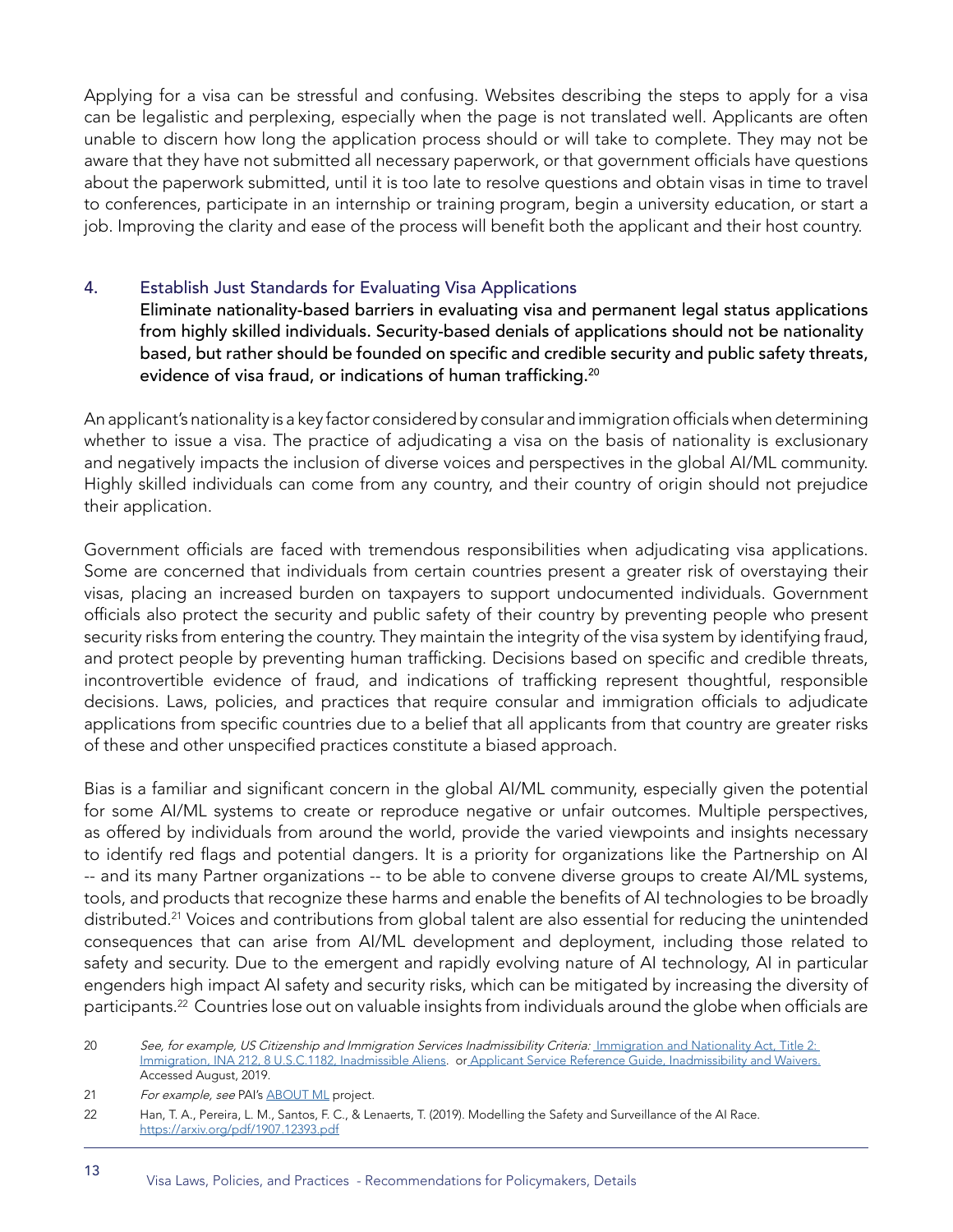required to make decisions based solely on the applicant's nationality and without specific information to justify a denial.

#### 5. Train Officials in the Language of Emerging Technologies Train consular and immigration officials in the language of emerging technologies so they can quickly recognize and adjudicate applications from highly skilled experts.

The language of AI/ML is complex, and not easily understood for those working outside the community. Key and relevant phrases to illustrate advancements in these technologies are constantly evolving, and are not commonly used outside of the global AI/ML community. Regularly training and familiarizing consular and immigration officials in these keywords may accelerate the adjudication of these applications.

#### "It was emotionally and financially draining."

Anonymous, invited to Participate in NeurIPS 2018 and the co-located Black in AI Workshop, responding to a survey about their experiences applying for a visa.

#### 6. Assist Visa Applicants

Empower select officials with the authority and expertise to assist applicants in correctly filling out necessary but sometimes complicated visa paperwork, as well as clarifying and resolving any questions or discrepancies that may otherwise lead to a denial or delay in approval. Beneficiaries would include startups, small- and medium-sized enterprises, smaller colleges and universities, less affluent applicants, and students and interns.

The current visa application system has a disproportionate effect on those without the resources to hire experts or employ teams of people to navigate complex global visa processes. This situation effectively creates winners and losers in the visa system, and may serve to enhance inequity already seen across many dimensions of the technology sector and the AI/ML field. Large, multinational companies and prominent, well-funded universities and colleges have the resources to hire experts to ensure their preferred candidates have the greatest chance to obtain visas for internships, to study, or to work in those organizations. Startups, small- and medium-sized enterprises, less affluent applicants, students, and interns often lack those resources, and often cannot successfully compete for visas, including those that are numerically limited.

Some countries have assigned third party officials to submit visa applications on behalf of applicants. The third parties have knowledge and expertise to assist an individual, but for some, such as interns and students, the service fees, which are charged in addition to the visa application fees, are prohibitively high. Similarly, applicants destined to join startups, small- and medium-sized enterprises, smaller colleges and universities, less affluent applicants, students, and interns may not be able to afford to pay for advice from legal or other immigration experts. Without assistance or guidance, these applicants may not receive a visa that enables them to contribute directly or indirectly to the conversations, studies, and work that is designed to ensure AI/ML benefits people and society.

To address any confusion on the part of applicants, and to promptly resolve questions expressed by government officials concerning the intent of these applicants or the authenticity of accompanying letters of invitations or related paperwork, PAI strongly recommends that governments in host countries assign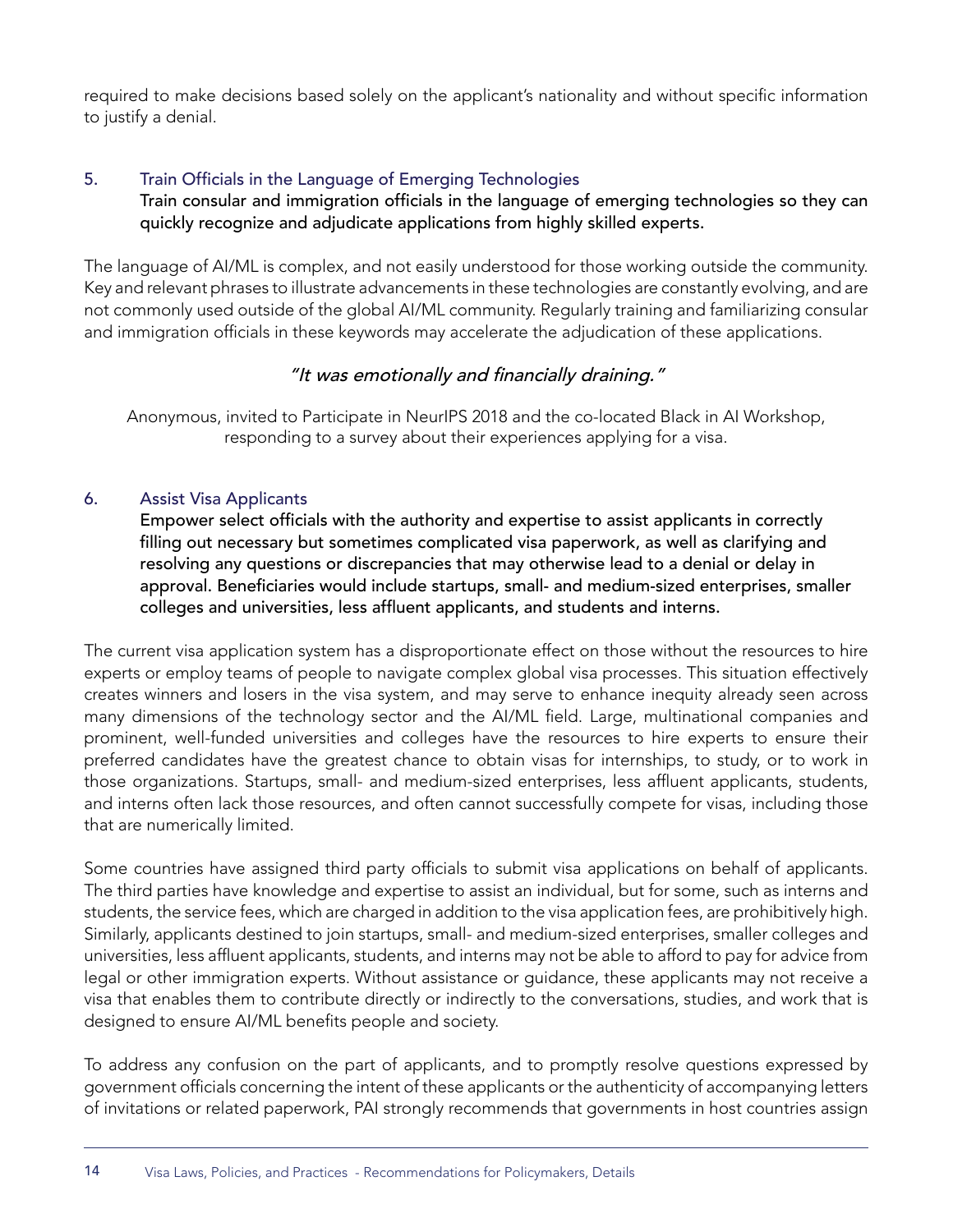an official with the necessary authority and expertise to resolve any questions for resource-constrained organizations and individuals and to overturn any inappropriate denials and quickly issue visas. To avoid any conflicts of interest, this official should not be involved in adjudicating visa applications.

#### 7. Students and Interns are the Future

Pass laws that establish special categories of visas or permits for AI/ML students and interns. These laws should clearly identify a path for university graduates to obtain a work permit, or to obtain permanent residence or citizenship.

Companies, civil society organizations, and academic and research institutes frequently offer internships to those interested in AI/ML. Internships allow students to gain valuable job experience and professional skills, expose them to their field of choice, and develop professional networks. Organizations hosting interns are able to assess whether they would like to hire the intern full time after completion of their studies and often learn from the interns as well. Interns learn whether they would like to join that organization in the future. International internships expose the student and the organization to new cultural experiences and values, enriching both parties.

Visa laws, policies, and processes offer opportunities for students to take advantage of international internships, yet they also can impede those opportunities. For instance, according to its Civic and Immigration Services, South Africa, home to universities with AI and ML and related multidisciplinary programs, does not authorize visas for internships for foreigners.23 Sponsors of international internships reported other challenges in obtaining visas for interns and other short-term educational opportunities, such as:

- A U.S. university reported that the uncertainty surrounding the time it takes for foreign students selected for summer internships to obtain a visa resulted in an unpredictable internship program for the university and the student. One student's visa was approved late in the summer internship cycle, and the student then had to begin the internship the following summer.
- A PAI Partner noted that universities in the United States must carefully consider which visa to sponsor for incoming foreign interns to minimize potential impacts to future employment and other opportunities for incoming interns. For example, the U.S. J-1 Exchange Visitor Program visa for international interns has a "two year physical presence requirement" that requires certain individuals to return to their home country for two years after the program ends, per the Immigration and Nationality Act, if their home country has identified their skills as critical and necessary.<sup>24</sup> Skills such as "Computer and Information Sciences and Support Services," "Engineering," "Liberal Arts and Sciences, General Studies and Humanities," and "Technical Education/Industrial Arts" are found on the 2009 Revised Exchange Visitors Skills List, the latest version of the document that identifies the critical skills countries need to develop.<sup>25</sup> If the intern's J-1 program and country of citizenship are subject to the requirement, that person is unable to accept job offers from U.S.-based organizations until the student has stayed in their home country for two years. While interns are able to apply for a waiver to the physical presence

<sup>23</sup> [South African Visitors Visa.](https://www.southafrica-newyork.net/homeaffairs/visitorsvisa.htm) Civic and Immigration Services, South African Embassy and Consulates in the U.S. Accessed Aug. 2019.

<sup>24</sup> Exchange Visitor Visa, [Two-year Home-Country Physical Presence Requirement](https://travel.state.gov/content/travel/en/us-visas/study/exchange.html). Bureau of Consular Affairs, U.S. Department of State. Accessed August, 2019.

<sup>25</sup> [2009 Revised Exchange Visitor Skills List.](https://www.govinfo.gov/content/pkg/FR-2009-04-30/pdf/E9-9657.pdf) (2009, April) Public Notice 6546. Federal Register V74, N82. U.S. Department of State. Accessed August, 2019.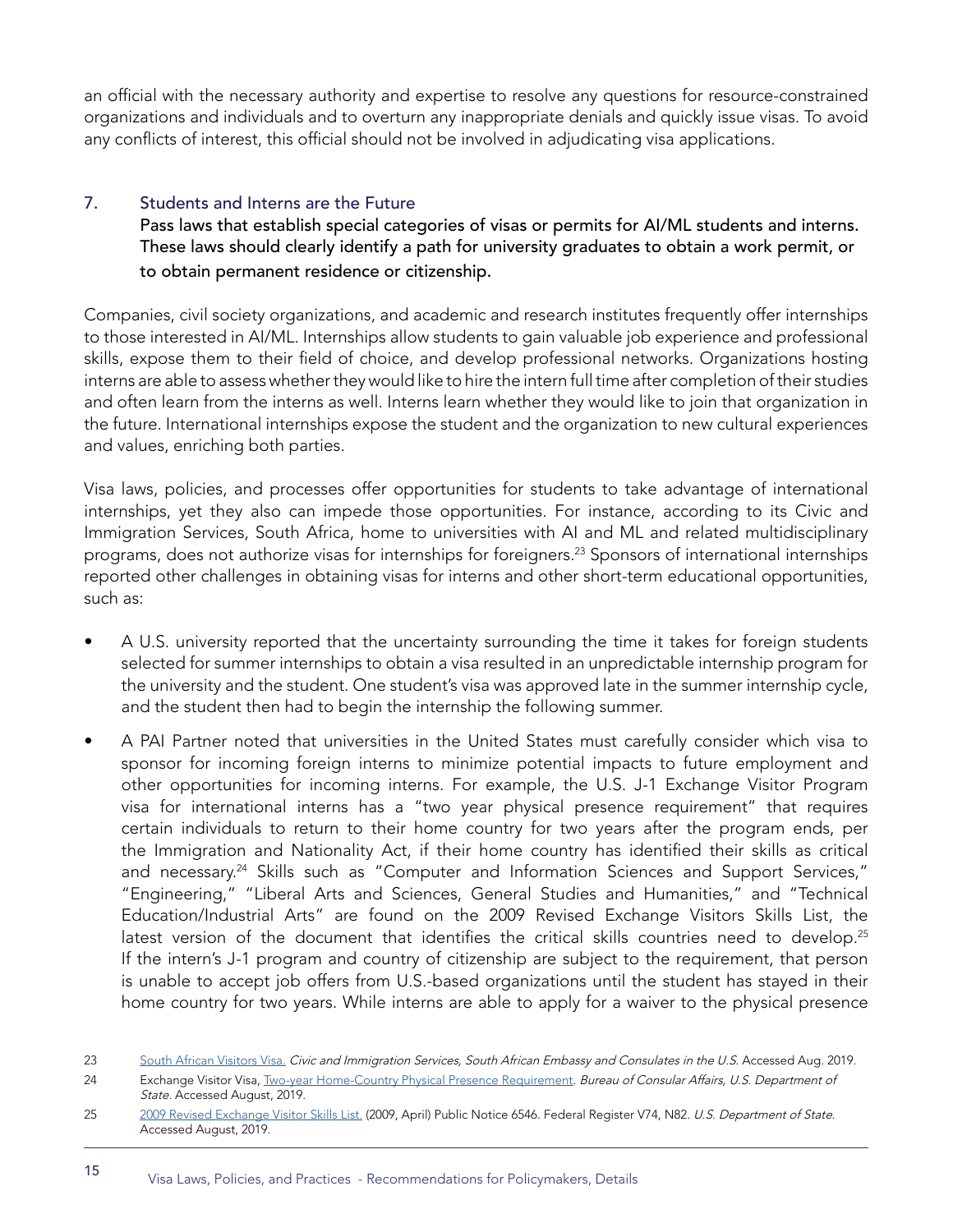requirement, until this process is completed the intern must find an alternative arrangement. $^{26}$ 

Some countries have established a path for university students and graduates to obtain permanent residency. Ireland's system allows people who have lived in Ireland for five years to apply for permanent residency. Those whose skills appear on the Critical Skills Employment List, including those with technical skills, may apply after two years for a Permit.<sup>27</sup> The United Kingdom currently offers students outside of Switzerland or the European Economic Area (EEA) countries an opportunity to obtain permanent residency. Doctoral students in the United Kingdom may stay for 12 months following the completion of their degree. If they find an employer in that timeframe who is able to provide them a Tier 2 visa, and they stay for the duration of this five year visa, they can apply for permanent residency.<sup>28</sup> Australia offers a Temporary Graduate Visa for international students who have recently graduated with a degree from an Australian institution, or with skills and qualifications that are relevant to specific occupations that Australia needs. Depending on the specific visa type, graduates can live, study and work in Australia for up to four years.<sup>29</sup> The Canadian government, as well as most provinces, offers a route to post-study work for international students.<sup>30</sup> Manitoba, for example, is launching an International Education Stream, which will give international STEM graduates a chance to apply for permanent residency as soon as they finish their studies.<sup>31</sup> The Nova Scotia Nominee Program (NSNP), and, in particular, the Skilled Worker stream, helps employers recruit foreign workers and recently graduated international students whose skills are needed in Nova Scotia.<sup>32</sup> These programs may serve as examples for other countries.

#### 8. Redefine "Families"

Adopt visa permissions that reflect a comprehensive definition of "family," modeled on the Finnish Aliens Act and similar definitions in other European nations. Family visas should not be numerically limited. Legal spouses, partners, and those with family ties should also be permitted to work or study in the host country. Long-term caregivers should be permitted to accompany and remain with the sponsor and their family while employed in that capacity.

In 2019, the definition of "family" is complex and evolving. Many consider people outside the legal definition of family to be essential members of their families. The global mobility of these households may be complicated or deterred if the definition of family is limited to immediate family members.

Families are also increasingly caring for aging parents, and those who can afford to are employing caregivers for those family members. According to the United Nations, a third of the countries in North America and Europe include a household member older than 60. Households in countries in Africa and Asia are more likely to include children under the age of 15 and adults over the age of 60.<sup>33</sup> Other families include people with special needs, and caregivers are essential to their well-being.

- 26 Exchange Visitor Visa, [Waiver of the Exchange Visitor Two-Year Home-Country Physical Presence Requirement.](https://travel.state.gov/content/travel/en/us-visas/study/exchange/waiver-of-the-exchange-visitor.html) Bureau of Consular Affairs, U.S. Department of State. Accessed August, 2019.
- 27 [Critical Skills Occupations List](https://dbei.gov.ie/en/What-We-Do/Workplace-and-Skills/Employment-Permits/Employment-Permit-Eligibility/Highly-Skilled-Eligible-Occupations-List/) and [Critical Skills Employment Permits.](https://dbei.gov.ie/en/What-We-Do/Workplace-and-Skills/Employment-Permits/Permit-Types/Critical-Skills-Employment-Permit/) Department of Business, Enterprise and Innovation, Ireland. Accessed August, 2019.
- 28 [Stay in UK after Finishing Your Studies as an International Student](https://www.studying-in-uk.org/stay-in-uk-after-finishing-your-studies-as-an-international-student/). StudyinUK. Accessed August, 2019.
- 29 [Temporary Graduate Visa Subclass 485](https://immi.homeaffairs.gov.au/visas/getting-a-visa/visa-listing/temporary-graduate-485). Australian Government, Department of Home Affairs. Accessed August, 2019.
- 30 [Post Graduation Work Permit.](https://www.canada.ca/en/immigration-refugees-citizenship/services/study-canada/work/after-graduation.html) Government of Canada. Accessed August, 2019.
- 31 Atack, P. (2018, January) [Canadian province offers residency to STEM grads.](https://thepienews.com/news/canadian-province-to-offer-stem-visa/) The Professional in International Education (PIE) News. Accessed August, 2019.
- 32 Government of Nova Scotia website. [New Immigration Pathway Created for International Students](https://novascotiaimmigration.com/new-immigration-pathway-created-for-international-students/) (2014, June) and Nova Scotia [Nominee Program](https://novascotiaimmigration.com/move-here/), Skilled Worker stream. Accessed August, 2019.
- 33 United Nations, Department of Economic and Social Affairs, Population Division (2017). [Household Size and Composition Around](https://www.un.org/en/development/desa/population/publications/pdf/ageing/household_size_and_composition_ around_the_world_2017_data_booklet.pdf)  [the World 2017](https://www.un.org/en/development/desa/population/publications/pdf/ageing/household_size_and_composition_ around_the_world_2017_data_booklet.pdf) – Data Booklet (ST/ESA/ SER.A/405).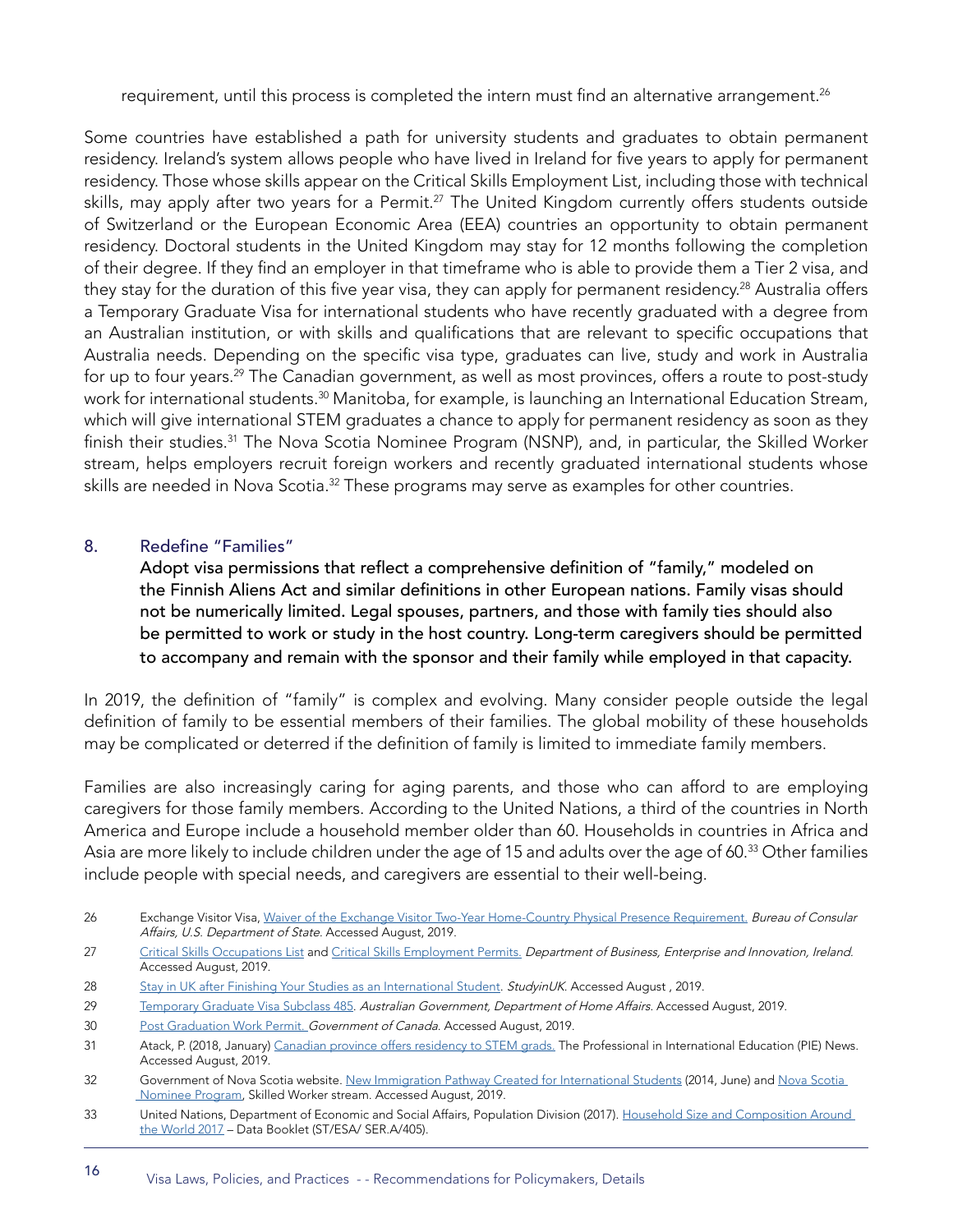Some countries offer visas to allow parents to accompany or visit adult children working in their country. Singapore's Long Term Visit Pass allows individuals with an Employment Pass or and S Pass making a fixed monthly salary over SGD\$12,000 to bring parents to Singapore for two years, and the Pass may be renewed.34 Those who obtain Japan's Highly Skilled Professional visa may be able to bring their parents with them. Holders of this visa may also be able to bring a domestic worker with them, including a caregiver.35

These people, including family members, long-term caregivers, partners of family members, and those in serious relationships, are essential to advancing the intellectual, professional, and personal lives of the visa applicant. They are often as highly skilled as the primary visa applicant.<sup>36</sup> They should be given equal consideration in visa applications and work permits, so that these policies are reformed to be inclusive and thoughtful, reflecting our world as society redefines what "family" means. PAI is not recommending that multiple people be authorized to accompany the main visa applicant. Rather, those who accompany the main visa applicant should be permitted to accompany the sponsor based on the nature of their relationship to the family.

Finland's Aliens Act definition, similar to other European country definitions, provides a modern, inclusive definition of family.<sup>37</sup> The Finnish Aliens Act definition of family or spouse is also appealingly broad and represents the diversity of families around the globe. Together these aspects of Finland's residency permit offer another model for countries to consider as they are designing visas or permits for talented AI/ML individuals and their families.

In Finland's Aliens Act, "residence permits granted on the basis of family ties" offer unrestricted right to work, meaning the alien can work once the permit is issued. The family member "with whom you plan to lead a family life" must obtain a permit and is known as the sponsor. The sponsor and the family member can apply for residence permits sequentially or at the same time.<sup>38</sup> Finland defines a spouse as, "your husband or wife, your registered same-sex partner or your co-habitating partner who you have lived with for at least two years in a marriage-like relationship or with whom you have joint custody of a child."<sup>39</sup> If you are dating and intend to continue your relationship in Finland, you are granted a "restricted right to work" upon receipt of a residence permit. In those cases, the alien is allowed to work in select career fields, such as the arts or athletic endeavors, or in middle or senior management or international organizations.40

#### 9. Rely on Effective Policies and Systems to Protect Information

Immigration restrictions do not adequately protect information and intellectual property rights. For example, trade negotiations can strengthen intellectual property laws and establish courts to protect and enforce intellectual property rights owned by rights holders, whereas implementing immigration policies and practices that broadly apply to all applicants from a particular country do not.

<sup>34</sup> [Eligibility for Long Term Visit Pass](https://www.mom.gov.sg/passes-and-permits/long-term-visit-pass/eligibility). Singapore Government. Ministry of Manpower. Accessed August, 2019.

<sup>35</sup> [Points-based Preferential Immigration Treatment for Highly Skilled Foreign Professionals. I](http://www.immi-moj.go.jp/newimmiact_3/en/index.html)mmigration Bureau of Japan,. Accessed August, 2019.

<sup>36</sup> [Top 10 Surprising Facts About Family-Based Immigration](https://www.boundless.com/family-based-immigration-report/). (2019, July) Boundless. Accessed August, 2019.

<sup>37</sup> [Residence Permit on the Basis of Family Ties,](https://enterfinland.fi/eServices/info/familytiespermit) Finnish Immigration Service. Accessed August, 2019.

<sup>38</sup> [Residence Permit on the Basis of Family Ties](https://enterfinland.fi/eServices/info/familytiespermit), Finnish Immigration Service. Accessed August, 2019.

[<sup>39</sup>](https://ieeexplore.ieee.org/document/844354 ) [Residence permit application based on family ties when your spouse has a residence permit in Finland.](https://migri.fi/en/spouse-in-finland-with-a-residence-permit) Finnish Immigration Service. Accessed August, 2019.

<sup>40</sup> [Residence permit application on the basis of intimate relationship](https://migri.fi/en/intimate-relationship). Finnish Immigration Service. Accessed August, 2019.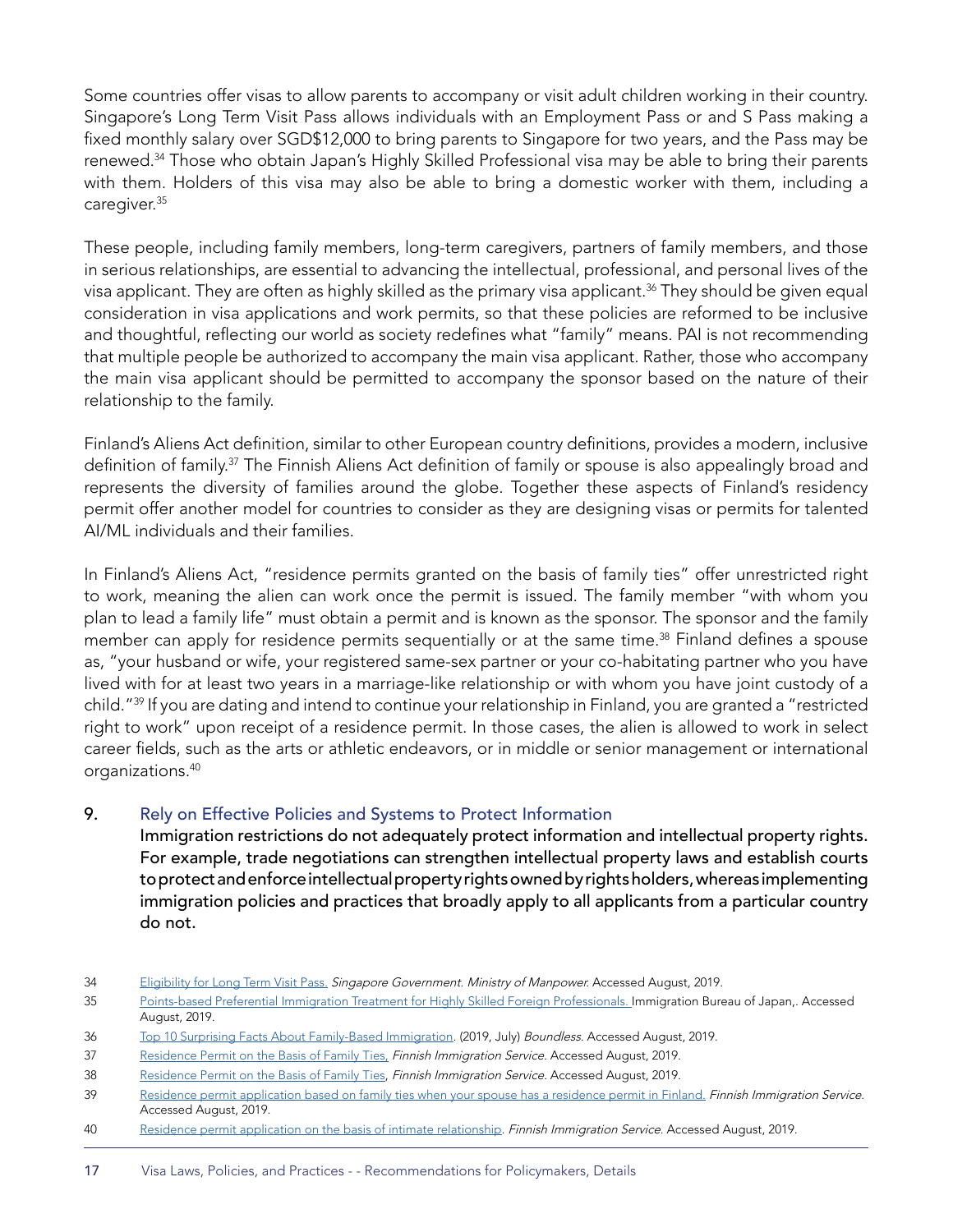Immigration systems are not an effective line of defense against the theft of information, trade secrets, and other intellectual property. Other methods reflect the strong incentives organizations have to secure and protect these valuable resources. For instance, companies, universities, and research institutes implement training and other programs to protect valuable information and intellectual property, while encouraging collaboration and publication of key findings and research.<sup>41</sup>

Questions concerning whether fundamental and basic research should be protected from rivals are not new. The United States examined this question at the height of the Cold War and in the weeks immediately following the tragic events of September 11, 2001, and declined to quell international scientific collaboration. National Security Decision Directive 189, dated September 21, 1985, determined, "It is the policy of this Administration that, to the maximum extent possible, the products of fundamental research remain unrestricted...No restriction may be placed on the conduct or reporting of federally funded fundament [sic] research that has not received national security classification, except as provided for in U.S. Statutes."42 National Security Advisor Condoleeza Rice affirmed that this Directive remained U.S. policy in November 2001. She wrote, "The key to maintaining U.S. technological preeminence is to encourage open and collaborative basic research. The linkage between the free exchange of ideas and scientific innovation, prosperity, and U.S. national security is undeniable."<sup>43</sup> These findings are still valid and can and do extend to countries around the world.

Intellectual property theft has been taking place for decades, with perpetrators of various types located in countries around the world. For instance, as of 2019, the Office of the United States Trade Representative Annual Special 301 report (first published in 1989), identifies 36 trading partners "...that do not adequately or effectively protect and enforce intellectual property (IP) rights or otherwise deny market access to U.S. innovators and creators that rely on protection of their IP rights."44

Intellectual property theft takes place within countries, too, and these actors do not pass through an immigration system in order to illicitly obtain intellectual property. According to a 2014 CREATe/PwC report, malicious insiders, organized crime, foreign intelligence services, competitors, and "hacktivists" are most likely to steal company information.<sup>45</sup> Organizations employ a number of techniques to ensure that trade secrets,and other forms of intellectual property and proprietary information remain secure. Cybersecurity techniques, for instance, are intended to protect information stored in electronic form. Yet, information, trade secrets, and other intellectual property can be stolen via cyber means from any location on the planet - the perpetrator does not need to physically enter a certain country.

<sup>41</sup> For example, see: Reif, L. (2019, June) ["Letter to the MIT community: Immigration is a kind of oxygen.](http://news.mit.edu/2019/letter-community-immigration-is-oxygen-0625)" MIT News. Accessed August 2019.

Az [National Security Decision Directive 189](https://www.acq.osd.mil/dpap/dars/pgi/docs/National_Security_Decision_Directive_189.pdf). (1985, September). National Policy on the Transfer of Scientific, Technical and Engineering Information. Office of the Under Secretary of Defense for Acquisition & Sustainment, Accessed August, 2019.

<sup>43</sup> [Condoleezza Rice letter on NSDD-189](https://www.aau.edu/sites/default/files/AAU%20Files/Key%20Issues/Science%20%26%20Security/Condoleezza_Rice_Letter_on_NSDD-189_2001.pdf) (2001, November) Association of American Universities. Accessed August, 2019.

<sup>44</sup> Office of the United States Trade Representative. (2019, April) [USTR Releases Annual Special 301 Report on Intellectual Property](https://ustr.gov/about-us/policy-offices/press-office/press-releases/2019/april/ustr-releases-annual-special-301) [Protection and Review of Notorious Markets for Piracy and Counterfeiting.](https://ustr.gov/about-us/policy-offices/press-office/press-releases/2019/april/ustr-releases-annual-special-301) Accessed August, 2019.

<sup>45</sup> [Economic impact of trade secret theft: a framework for companies to safeguard trade secrets and mitigate potential threats](https://create.org/wp-content/uploads/2014/07/CREATe.org-PwC-Trade-Secret-Theft-FINAL-Feb-2014_01.pdf) (2014, February) Center for Responsible Enterprise And Trade (CREATe.org) and PricewaterhouseCoopers LLP (PwC).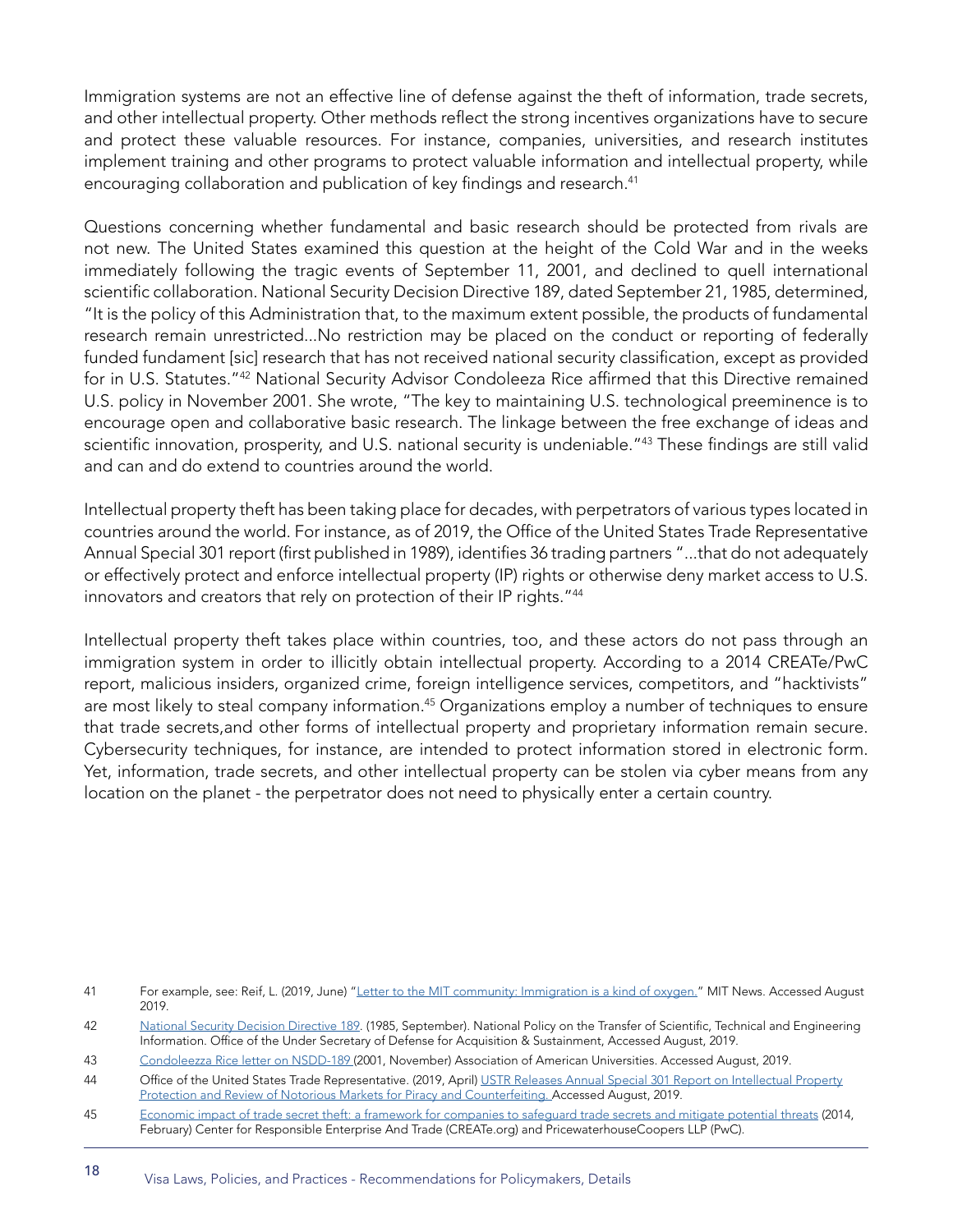## IV. Conclusion

AI affects many facets of life today, and it is expected to offer greater contributions -- and associated questions -- to society's future. Talented individuals in the global AI/ML community have invented AI/ML techniques and applications that have transformed society by supporting technologies that are ever more embedded in our daily lives, advancing medicine as well as entertainment, and generating economic opportunities for people around the world. In other cases, AI/ML techniques have created unintended consequences, and raised questions concerning which skills will be necessary to succeed in an AI/MLenabled future. Much work remains to mitigate these consequences as increasingly sophisticated tools continue to permeate daily life.

Bringing together experts from countries around the world that represent different cultures, socioeconomic experiences, backgrounds, and perspectives is imperative. Their expertise and skills are essential for AI/ML to flourish and help create the future we desire. Changes to visa laws, policies, and practices are necessary to ensure that globally diverse voices will be available to convene, study, and work together to advance AI/ML technologies in a thoughtful and beneficial manner. In order to advance scientific understanding and create opportunities for global cooperation, multidisciplinary experts from around the world must be able to obtain visas in time to contribute their diverse voices to important international conversations. This paper contains policy recommendations to help countries and organizations address these challenges, and attract, retain and benefit from global AI/ML talent. We hope this document can serve as a useful resource for the AI/ML community and beyond, in support of balancing government public safety responsibilities with the benefits of immigration, freedom of movement, and global collaboration.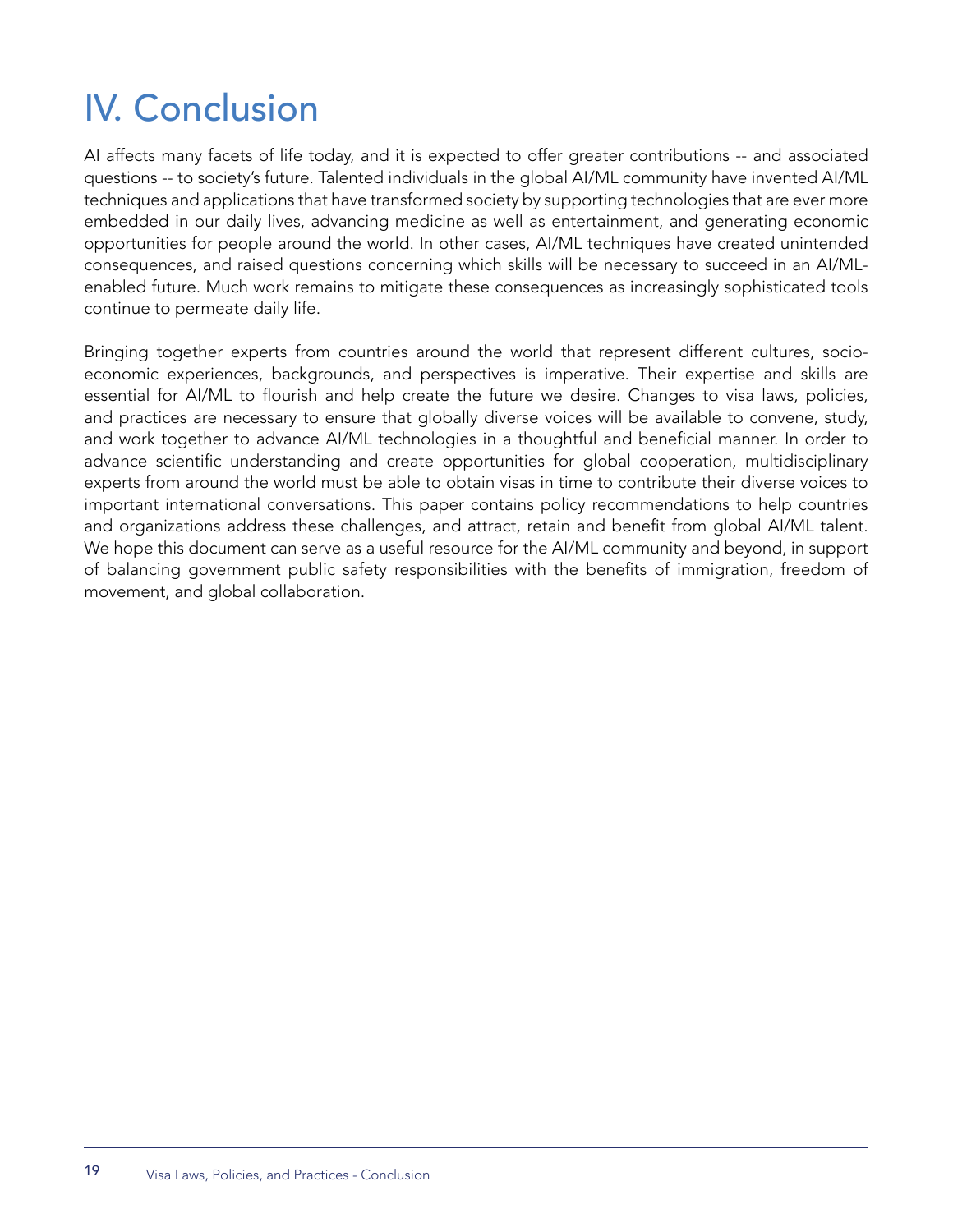## Appendix A: Frequently Asked Questions (FAQ)

#### Q: Why would PAI tackle a subject such as visas and immigration? This topic is not really related to artificial intelligence research.

PAI believes that bringing together experts from countries around the world that represent different cultures, socio-economic experiences, backgrounds, and perspectives is essential for AI/ML to flourish and help create the future we desire. Artificial intelligence is projected to affect all facets of society, and in some ways it already is having those effects. PAI's work addresses a number of topics related to AI, such as criminal justice and labor and economy. Our work to address immigration challenges affecting the AI community is quite similar.

#### Q: How does this document pertain to PAI's mission and work?

This document makes visa policy recommendations that would improve the mobility of global AI/ML talent and enable companies, organizations and countries to benefit from their diverse perspectives. Fostering, cultivating, and preserving a culture of diversity and belonging in our work and in the people and organizations who contribute to our work is essential to our mission, and embedded in our Tenets. These include: committing to open research and dialogue on the ethical, social, economic, and legal implications of AI, ensuring that AI technologies benefit and empower as many people as possible, and striving to create a culture of cooperation, trust, and openness among AI scientists and engineers to help better achieve these goals.

#### Q: Who benefits from this policy paper?

Unlike large, multinational companies and prominent, well-funded universities and colleges, startups, small- and medium-sized enterprises, individuals traveling to conferences, less affluent applicants, students, and interns often lack the resources to hire experts to ensure their preferred candidates have the greatest chance to obtain visas for internships, to study, or to work in their organizations. These groups and individuals often cannot successfully compete for visas, especially those that are numerically limited. They would be the greatest beneficiaries should governments implement these recommendations.

#### Q: Why is PAI uniquely suited to address this issue?

As a multi-stakeholder non profit, PAI convenes over 100 global Partners, originating from 12 countries and four continents, and representing industry, civil society, and academic and research institutes. As such, we are uniquely qualified to describe the impacts of immigration laws, policies, and practices on the AI/ML community. The impetus for this document came from many of PAI's Partners and colleagues, who have shared how certain visa laws, policies, and practices negatively affect their organizations' abilities to benefit from global representatives and perspectives in their work.

#### Q: Why is PAI focused on incorporating diverse voices in AI/ML?

Diverse perspectives are necessary to ensure that AI is developed in a responsible manner, thoughtfully benefiting all people in society. Voices and contributions from global talent are also essential to reducing the unintended consequences that can arise from AI/ML development and deployment, including those related to safety and security. Due to the emergent and rapidly evolving nature of AI technology, AI in particular engenders high impact AI safety and security risks, which can be mitigated by increasing the diversity of participating voices.<sup>46</sup> Diverse representation also serves to promote the safety of key members of the AI/ML community. Underrepresented voices, such as those of minorities and the LGBTQ community, are important as we design AI/ML systems to be inclusive of all populations.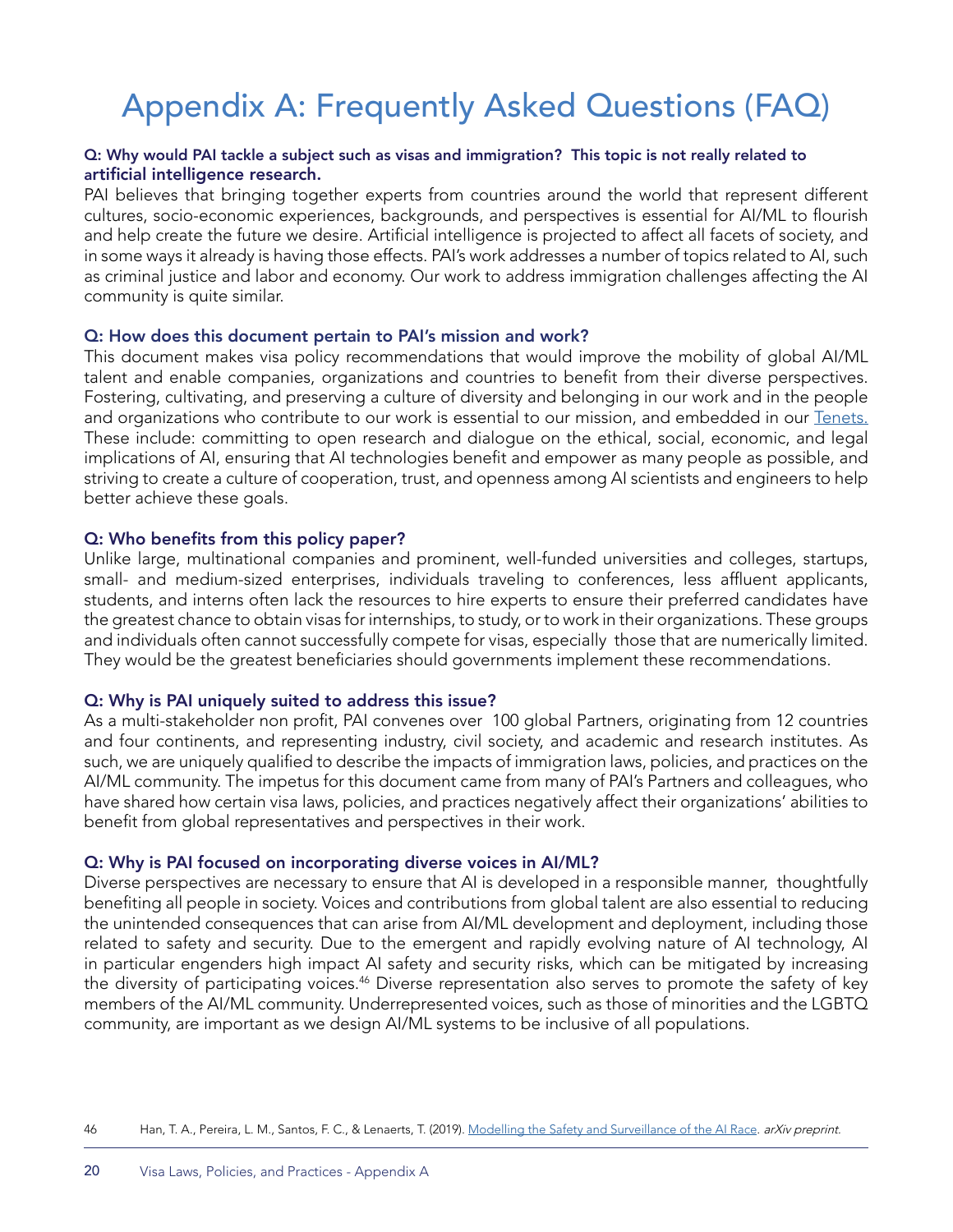#### Q: Is PAI suggesting that AI/ML practitioners should be treated differently than other skilled workers? How is this different from other visa categories?

PAI's recommendations would enable AI/ML practitioners, from a variety of disciplines, to travel and work more freely. In some cases, this could entail special visa classifications, similar to those that already exist for skilled workers in other specialized occupations, such as medical professionals, professional athletes, entertainers, religious workers, entrepreneurs, skilled laborers and trades workers.

This paper also highlights the many disciplines involved in the development and operations of AI/ML systems, above and beyond what is sometimes defined as "skilled technology work." Responsible AI/ML systems involve input from researchers and practitioners in social sciences such as economics, sociology, philosophy, ethics, linguistics, and communications, and the "experiential expertise" offered by those working in labor and workers' rights,<sup>47</sup> in addition to technical fields such as mathematics, statistics, computer science, data science, neuroscience, and biology.

#### Q: How does this work? Unlike medical professionals or engineers, AI/ML practitioners don't have a certificate or license for governments to determine that they are experts.

Countries establish criteria for evaluating applications, whether for technical talent, a professional athlete, or someone skilled in trades or labor. Established eligibility criteria, and the process for evaluating this criteria, vary greatly from country to country. The PAI paper offers models for countries to consider and draw upon if they decide to create a classification for AI/ML practitioners.

For example, some In some cases, countries require letters from a potential employer, or to have someone in the field<sup>48</sup> attest to the applicant's particular skills, or other supporting documentation that proves the applicant has the desired skills. Some examples:

- An independent review board: The [UK Tech Nation Visa,](https://technation.io/visa/) also known as the Tier 1 Exceptional Talent Visa, assigned an independent, "designated competent body," to review and endorse applications. The [Tech Nation Visa Guide](https://35z8e83m1ih83drye280o9d1-wpengine.netdna-ssl.com/wp-content/uploads/2019/05/Tech-Nation-Visa-GUIDE-04-2019.pdf) outlines the skills and specialties typically exhibited in applications reviewed by this independent body, and the eligibility criteria.
- Points-based system: Canada's [Express Entry Program](https://www.canada.ca/en/immigration-refugees-citizenship/services/immigrate-canada/express-entry/works.html), like other Canadian visas, evaluates applicants on the basis of the [types of occupations and levels of skills](https://www.canada.ca/en/immigration-refugees-citizenship/services/immigrate-canada/express-entry/eligibility/find-national-occupation-code.html) they hope to attract. Certain [occupations and skills, among other criteria, garner greater numbers of points.](https://www.canada.ca/en/immigration-refugees-citizenship/services/immigrate-canada/express-entry/eligibility/criteria-comprehensive-ranking-system.html) The higher the overall point total, the greater the likelihood of being admitted entry.
- Government review: Japan's [Skilled Labor Visa program](http://www.japanvisa.com/visas/japan-skilled-labor-visa) seeks documentation to support the visa application, and that documentation must prove, among other elements, that the applicant has a certain number of years of experience. The government will review the documentation, and issue a Certificate of Eligibility (COE) if they think the applicant possesses the necessary experience and skills. The existence of the COE in the application can accelerate the visa processing time.
- Additional examples can be found in *Recommendations for Policymakers #1* and *Appendix C* of this paper.

48 For example, see [SportsvisaAmerica.com](http://www.sportvisaamerica.com/)

<sup>47</sup> See discussion of "experiential expertise" in: Young, M., Magassa, L., & Friedman, B. (2019). Toward inclusive tech policy design: a [method for underrepresented voices to strengthen tech policy documents.](https://techpolicylab.uw.edu/wp-content/uploads/2019/03/TowardInclusiveTechPolicyDesign.pdf) Ethics and Information Technology, 21(2), 89-103.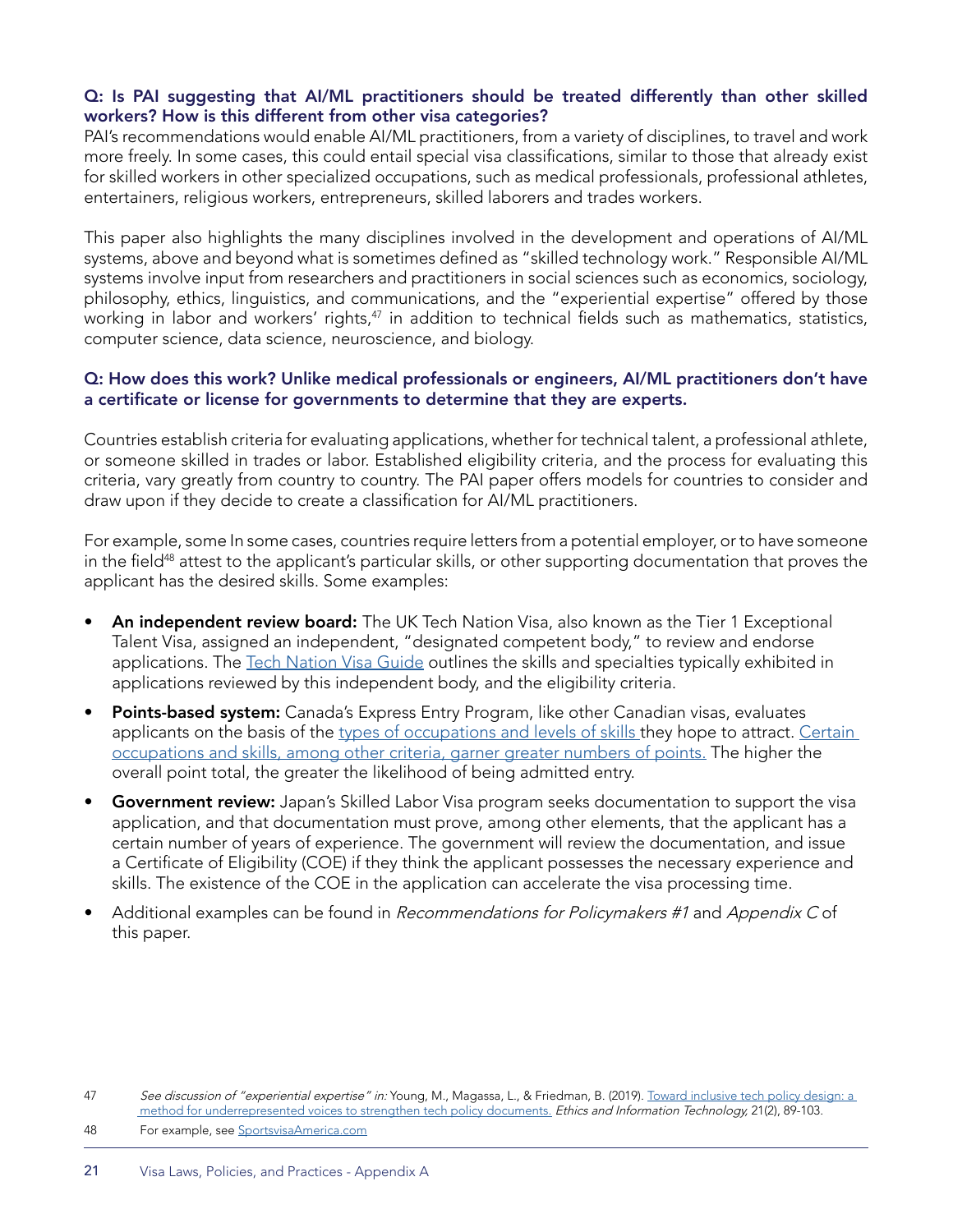### Appendix B: The Global Demand for AI Talent

The estimated numbers of people in today's "global AI talent pool" range from 36,524 to 200,000 - 300,000.<sup>49</sup> While these numbers diverge and solely represent the technical researcher community, the demand for AI talent and expertise is clear. Excerpts from national AI strategies demonstrating this demand are outlined below.

- **Canada:** One of four major goals of the Pan-Canadian Artificial Intelligence Strategy is to "... increase the number of outstanding artificial intelligence researchers and skilled graduates in Canada." The Strategy further indicates that Canada's Institute for Advanced Research will work closely with researchers to "...attract and retain outstanding AI talent in Canadian universities and industry."<sup>50</sup>
- China: China's "Three Way Action Plan for Promoting Development of a New Generation Artificial Intelligence Industry (2018 - 2020), identifies "Attract and train high-end talent for AI and innovative entrepreneurship in a variety of ways, and support the growth of a group of leading talent and topnotch young talents" as a key "assurance measure."<sup>51</sup>
- **France:** In order to attract French and international academics, the French AI strategy, known as "The Villani Report," recommends that institutes create: "an attractive working environment in order to effectively address competition from "Big Tech." They should therefore be set up as AI "free zones," with a considerable reduction in administrative formalities across the board, hefty salary top-ups, and support in improving quality of living. These institutes could offer fulltime positions as well as intermediary affiliate status for researchers who remain in founding establishments."<sup>52</sup>
- Finland: Finland's Ministry of Economic Affairs and Employment explains that: "World class expertise and top experts are of vital importance to Finland in its transition to the age of artificial intelligence…Finland must be made an appealing alternative to international experts in artificial intelligence. Appealing means that Finland has top expertise in the field of artificial intelligence... as well as piloting environments for the testing of artificial intelligence solutions (such as artificial intelligence accelerators and free intelligence areas)...Attracting international artificial intelligence experts to Finland is possible when moving to Finland is easy and the necessary services are available also here for the experts' families; these services include a sufficient number of international schools and day care centres as well as employment opportunities for each expert's partner. In order to attract experts, Finland will carry out a campaign that is bold in both its message and its other implementation, and corresponds with Finland's image as a pioneer in the utilisation of artificial intelligence. The target group will be consulted during the planning and implementation of the campaign."53
- India: The recommendations in India's "National Strategy for Artificial Intelligence Discussion Paper" state that: "In the short-term, given the paucity of quality faculty in India in AI, appropriate incentivisation mechanism (which could be a combination of promise of topnotch infrastructural
- 49 Gagne, JF. [Global AI Talent Report 2019](https://jfgagne.ai/talent-2019/). Element.ai. And Vincent, J. (2017, December). [Tencent says there are only 300,000 AI](https://www.theverge.com/2017/12/5/16737224/global-ai-talent-shortfall-tencent-report) [engineers worldwide, but millions are needed](https://www.theverge.com/2017/12/5/16737224/global-ai-talent-shortfall-tencent-report). The Verge. Accessed August, 2019.
- 50 [Pan-Canadian Artificial Intelligence Strategy.](https://www.cifar.ca/ai/pan-canadian-artificial-intelligence-strategy) Canadian Institute for Advanced Research (CIFAR). Accessed August 27, 2019.
- 51 Triolo, P., Kania,E., and Webster, G. (2018, January). [Translation: Chinese government outlines AI ambitions through 2020](https://www.newamerica.org/cybersecurity-initiative/digichina/blog/translation-chinese-government-outlines-ai-ambitions-through-2020/). New America. Accessed August 27, 2019.
- 52 Villani, C. (2018, March). [For a Meaningful Artificial Intelligence-Towards a French and European Strategy.](https://www.aiforhumanity.fr/pdfs/MissionVillani_Report_ENG-VF.pdf) AI for Humanity French Strategy for Artificial Intelligence. Accessed August 27, 2019.
- 53 [Finland's age of artificial intelligence. Turning Finland into a leading country in the application of artificial intelligence. Objective and](http://julkaisut.valtioneuvosto.fi/bitstream/handle/10024/160391/TEMrap_47_2017_verkkojulkaisu.pdf?sequence=1&isAllowed=y) [recommendations for measures.](http://julkaisut.valtioneuvosto.fi/bitstream/handle/10024/160391/TEMrap_47_2017_verkkojulkaisu.pdf?sequence=1&isAllowed=y)(2017, December) Ministry of Economic Affairs and Employment of Finland. MEAE reports 47/2017. Accessed August, 2019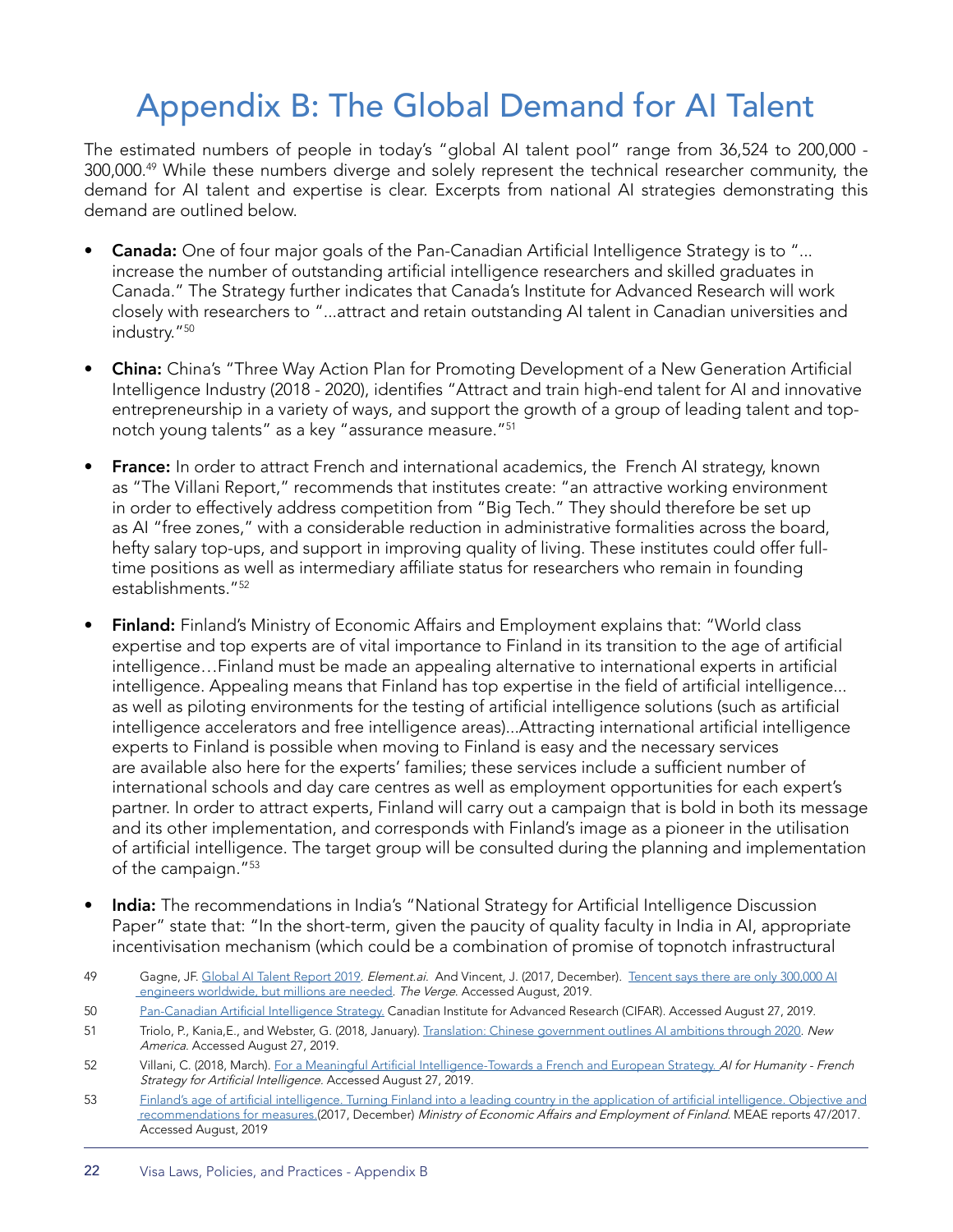facilities and remunerations matching international standards) to bring top-tier international faculty, especially the Indian diaspora, needs to be developed."54

Mexico: Mexico's AI strategy is based on the "Towards a National Strategy for AI in Mexico" report, which notes that the government should be "...actively attracting the best talent to return or come to work in Mexico."<sup>55</sup>

54 [National Strategy for Artificial Intelligence Discussion Paper \(](http://niti.gov.in/writereaddata/files/document_publication/NationalStrategy-for-AI-Discussion-Paper.pdf)2018, June) NITI Aayog, Government of India. Accessed August, 2019.

55 Emma Martinho-Truswell, E. and Gomez Mont, C. (2018, May). [Mexico leads Latin America as one of the first ten countries in the](https://www.oxfordinsights.com/insights/2018/5/24/mexico-leads-latin-america-as-one-of-the-first-ten-countries-in-the-world-to-launch-an-artificial-intelligence-strategy) [world to launch an artificial intelligence strategy.](https://www.oxfordinsights.com/insights/2018/5/24/mexico-leads-latin-america-as-one-of-the-first-ten-countries-in-the-world-to-launch-an-artificial-intelligence-strategy) Oxford Insights. Accessed August, 2019. [Towards and AI Strategy in Mexico: Harnessing the AI Revolution.](https://www.oxfordinsights.com/mexico/) (2018, June) Oxford Insights. Accessed August, 2019.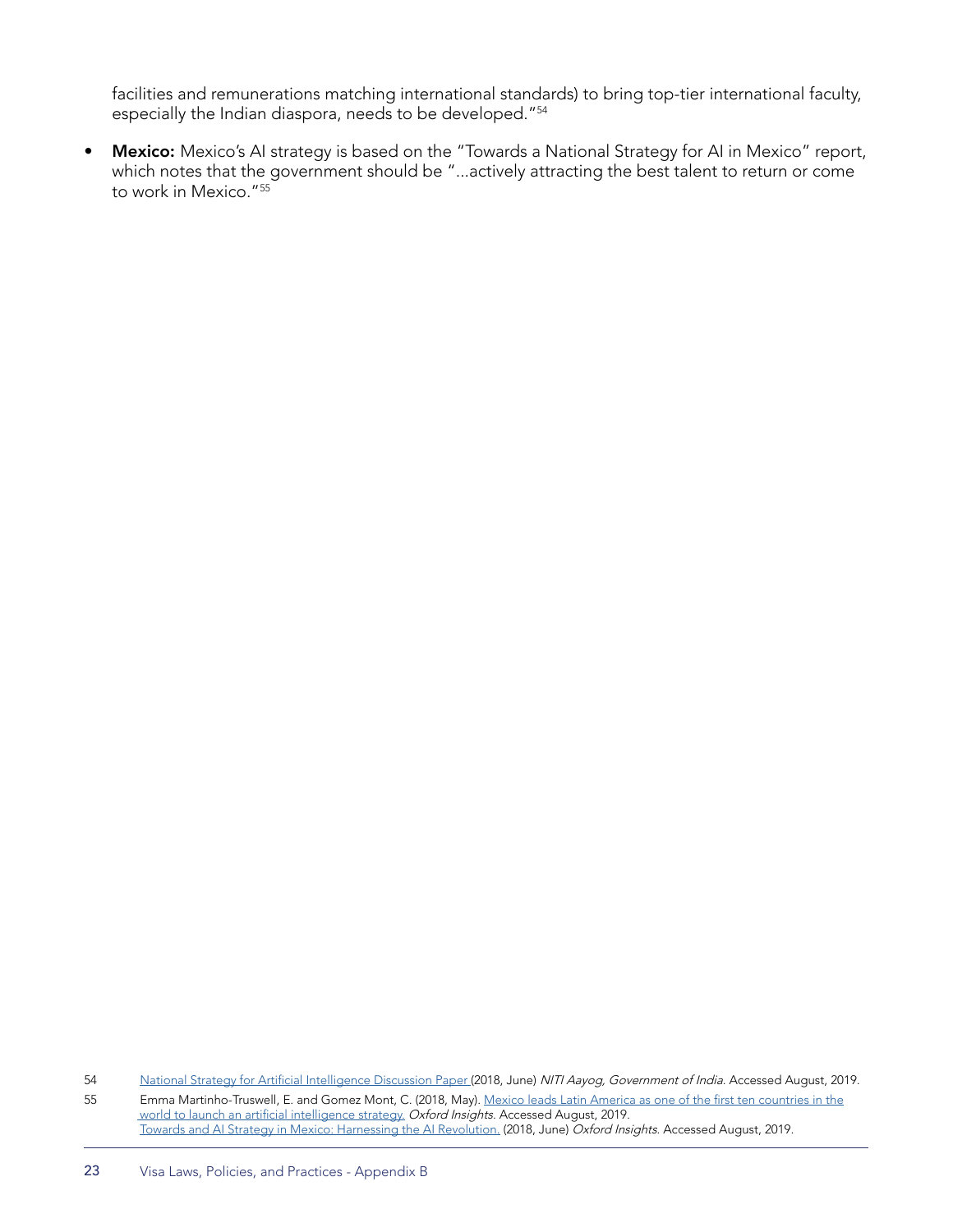### Appendix C: Background Information on Visa, Residence and Work Permit Related Laws, Policies, and Practices

Immigration laws, policies, and practices have not kept pace with technology's global reach. Visa laws, policies, and practices vary among countries, are are often further differentiated depending upon the country from which the applicant applies, the purpose of the visit, the applicants' background or nationality, the type of passport held by the applicant, required necessary documentation to accompany applications, and the length of stay.

Countries also differ in the relative ease of obtaining a visa or entering into their country. The signatories to the Schengen Agreement have established policies that permit members, as well as citizens from specifically named countries to visit or conduct business for a limited period of time without obtaining a visa. Other countries, such as the United States, New Zealand, France, and South Africa, require a visa or visa waiver no matter the length of stay.

Visas are generally classified as nonimmigrant or immigrant visas, with different rules pertaining to each. Countries organize different types of nonimmigrant visas into "categories," based on the occupation of the applicant or purpose of the visit. Many countries have created visa classifications for specialized professions, including medical professionals, professional athletes, entertainers, religious workers, and entrepreneurs. Different rules, such as the length of the validity of the visa, apply to each of the categories. Other countries, such as France, issue different types of visas based on the length of time the traveler wants to stay in the country. Other countries issue residence and work permits rather than visas. Some countries, including the US, may require visas as well as an equivalent work permit, to be employed in that country. 56

#### Existing visa programs for experts or people who can afford to invest:

Some countries have created laws, policies, and practices to facilitate the ability of experts or people with special skills to obtain visas. Many countries have also created special visa categories with accelerated review timelines for entrepreneurs and investors who are willing to invest a minimum amount of money in the country. A few specific examples are listed below:

- Visa Tech Chile grants a one-year working visa in 15 working days or less if the applicant provides a certificate of sponsorship or letter of invitation.<sup>57</sup>
- The French Tech Visa allows people to obtain a visa for four years that is renewable and does not require a separate work permit. Spouses also obtain these residence permits and are able to work in France during this time. These visas are issued to startup founders, people who are hired by a firm identified by the Government of France as eligible to recruit for these visas, investors, or those being hired to join a venture capital firm. The visa can take up to three months to be issued.<sup>58</sup>
- The French Researcher-Talent Passport Long-Stay Visa is issued to researchers, professors conducting research, and doctoral students who have an agreement governing their work, and can be issued for a year or four years.<sup>59</sup>

<sup>56</sup> For examples, see: Dominic Lau, D. (2018, February. )[The International Startup Visa Guide.](https://medium.com/@dominiclau/the-international-startup-visa-guide-eb01bd1a46e8) Medium

Mcbride, E. (2018, November) [Overview of startup visas in 5 European countries.](https://hitecher.com/business-and-startups/startup-visa-review/) Hitecher. Accessed August, 2019.

<sup>57</sup> [Visa Tech Chile.](https://investchile.gob.cl/visa-tech-chile/) Invest Chile. Accessed August, 2019

<sup>58</sup> [What is the French Tech Visa?](https://visa.lafrenchtech.com/) La French Tech. Accessed August, 2019

<sup>59</sup> [The "Researcher-Talent Passport" Long-stay Visa.](https://www.campusfrance.org/en/talent-passport-long-visa) Campus France. Accessed August, 2019.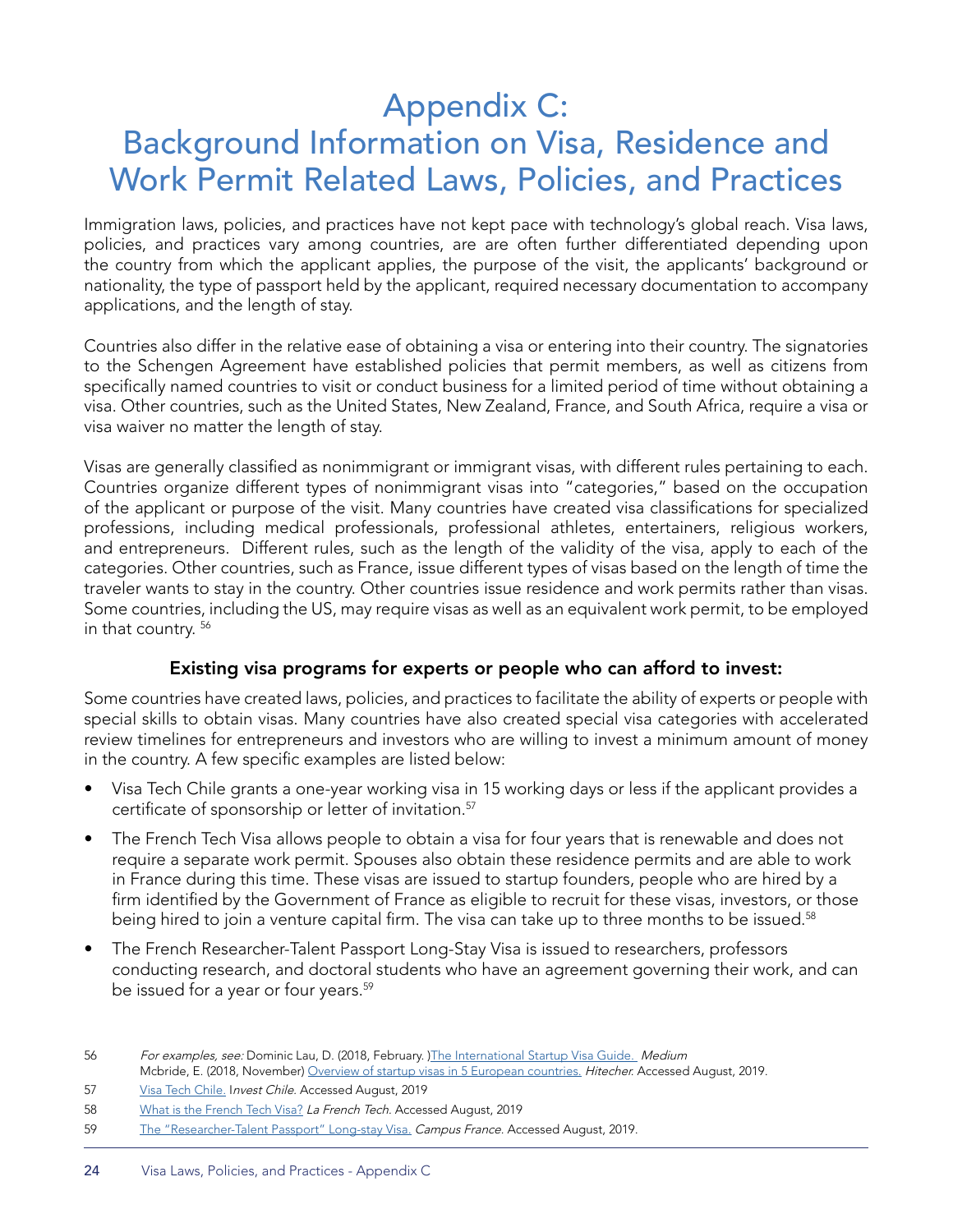- The State of Jalisco in Mexico created a Tech Visa Program in 2018. Applicants from the United States are granted a visa in a day at a Mexican consulate, after paying a US\$36 fee and demonstrating that they can support themselves on US\$2000 per month. After one month, they are granted a residency card valid for three years, and recipients do not pay Mexico taxes.<sup>60</sup>
- The UK's Tier 1 Exceptional Talent Visa, also known as the Tech Nation Visa, issues three year visas to those determined to have Exceptional Talent, and up to five years for those determined to possess Exceptional Promise. Demand for the Tech Nation Visa has been growing since its inception in 2014, up 45% to 650 applicants in 2018-2019.<sup>61</sup>

These visas, while not available worldwide, represent examples for how countries can enable applicants with select expertise or the ability to invest to contribute to national and global conversations. Yet, it is not sufficient to create similar visas worldwide to fully realize the inclusion of diverse voices in AI/ML, as most people cannot afford to invest large sums of money in destination countries and/or are not interested in becoming entrepreneurs. Countries will need to adopt other recommendations, such as those outlined in this report, to ensure global, diverse voices can contribute to AI's future.

<sup>60</sup> [Tech Visas Program.](https://consulmex.sre.gob.mx/sanfrancisco/images/VISAS_TECH_lowok.pdf) Consulate General of Mexico in San Francisco. Accessed August, 2019

<sup>61</sup> [What is Tech Nation Visa?](https://technation.io/visa/) Tech Nation. Accessed August, 2019. ['45% Increase': Demand for UK Tech Visas Booms.](https://www.openbusinesscouncil.org/45-increase-demand-for-uk-tech-visas-booms/) (2019, June) Open Business Council. Accessed August, 2019.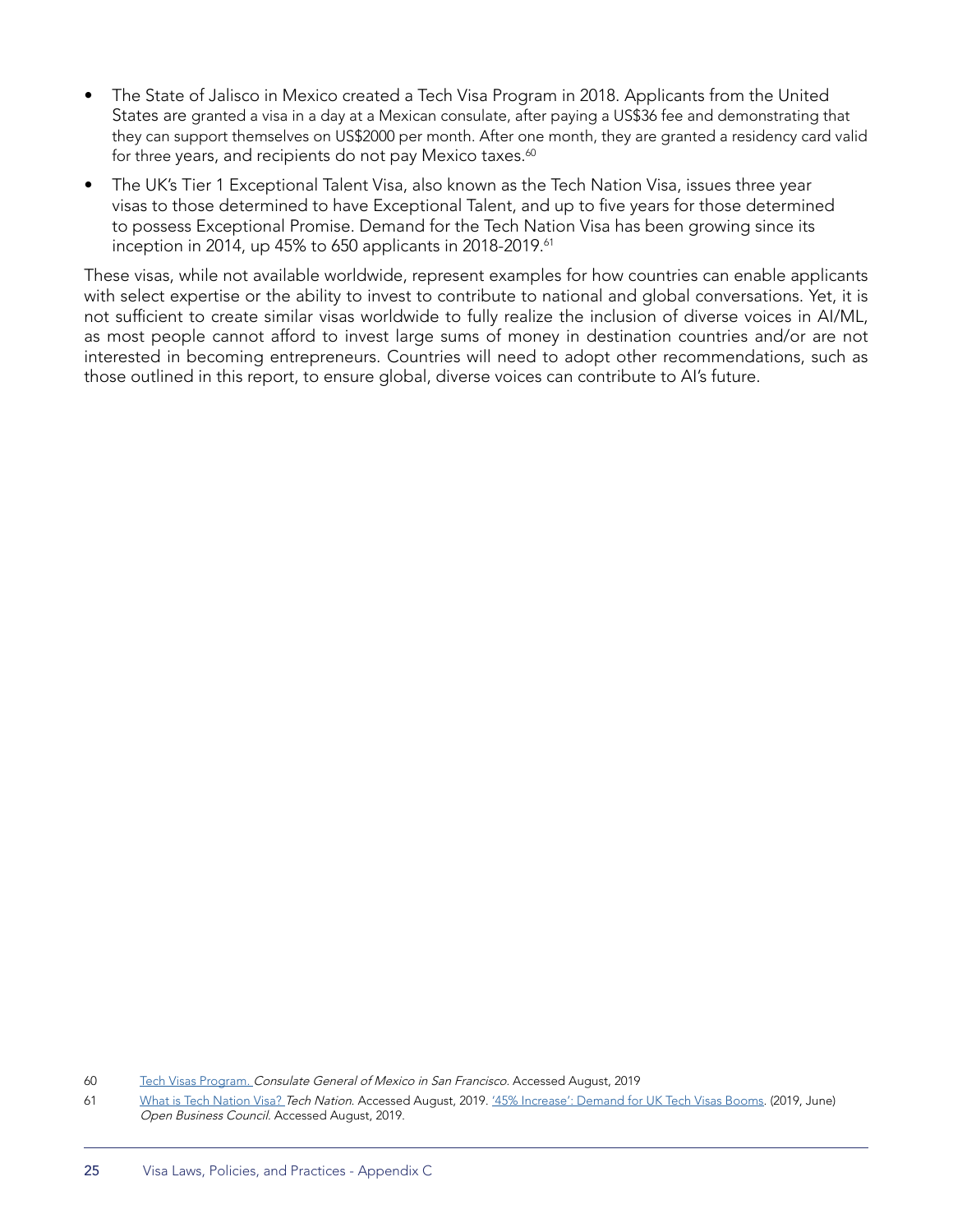# Acknowledgements

PAI is deeply grateful to the many collaborators on this project, including Daniel Castro, the Center for Data Innovation; the Erickson Immigration Group; Oren Etzioni, Allen AI Institute; Timnit Gebru, Black in AI; Zachary Arnold and Tina Huang, Georgetown University's Center for Security and Emerging Technology; Brian Green, Markkula Center for Applied Ethics, Santa Clara University; the PAI team; Marc-Etienne Ouimette, Element AI; Tom Reid, Zarmada; and many other contributors who preferred to remain anonymous. Your stories, edits, comments, and supplemental information enriched the paper, and we appreciate the time and expertise you shared with us.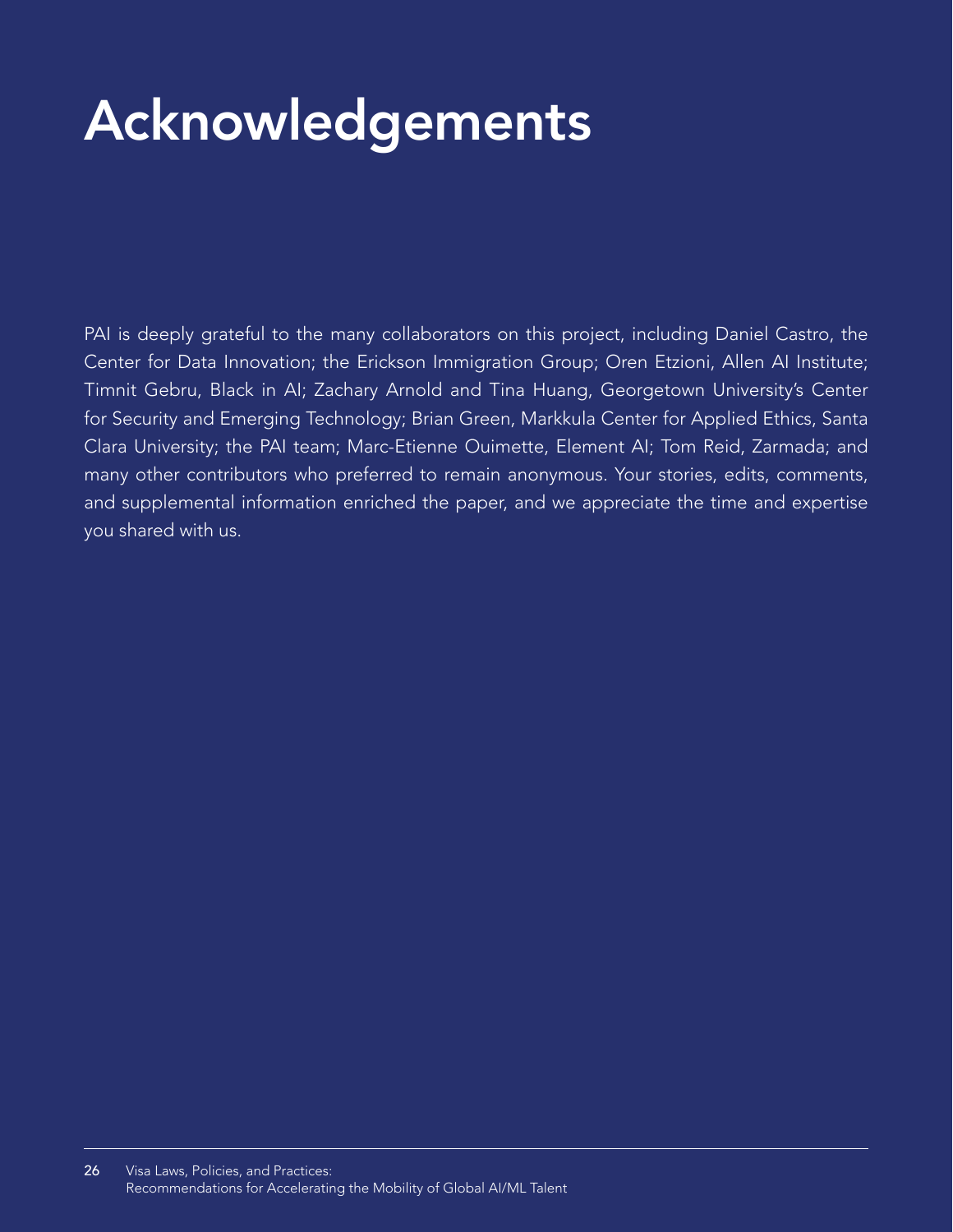# About Partnership on AI About Partnership on AI

The Partnership on AI (PAI) is a global multi-stakeholder nonprofit committed to the creation and dissemination of best practices in artificial intelligence through the diversity of its Partners. By gathering the leading companies, organizations, and people differently affected by artificial intelligence, PAI establishes a common ground between entities which otherwise may not have cause to work together – and in so doing – serves as a uniting force for good in the AI ecosystem. Today, PAI convenes more than 90 partner organizations from around the world to realize the promise of artificial intelligence. Find more information about PAI at partnershiponai.org.